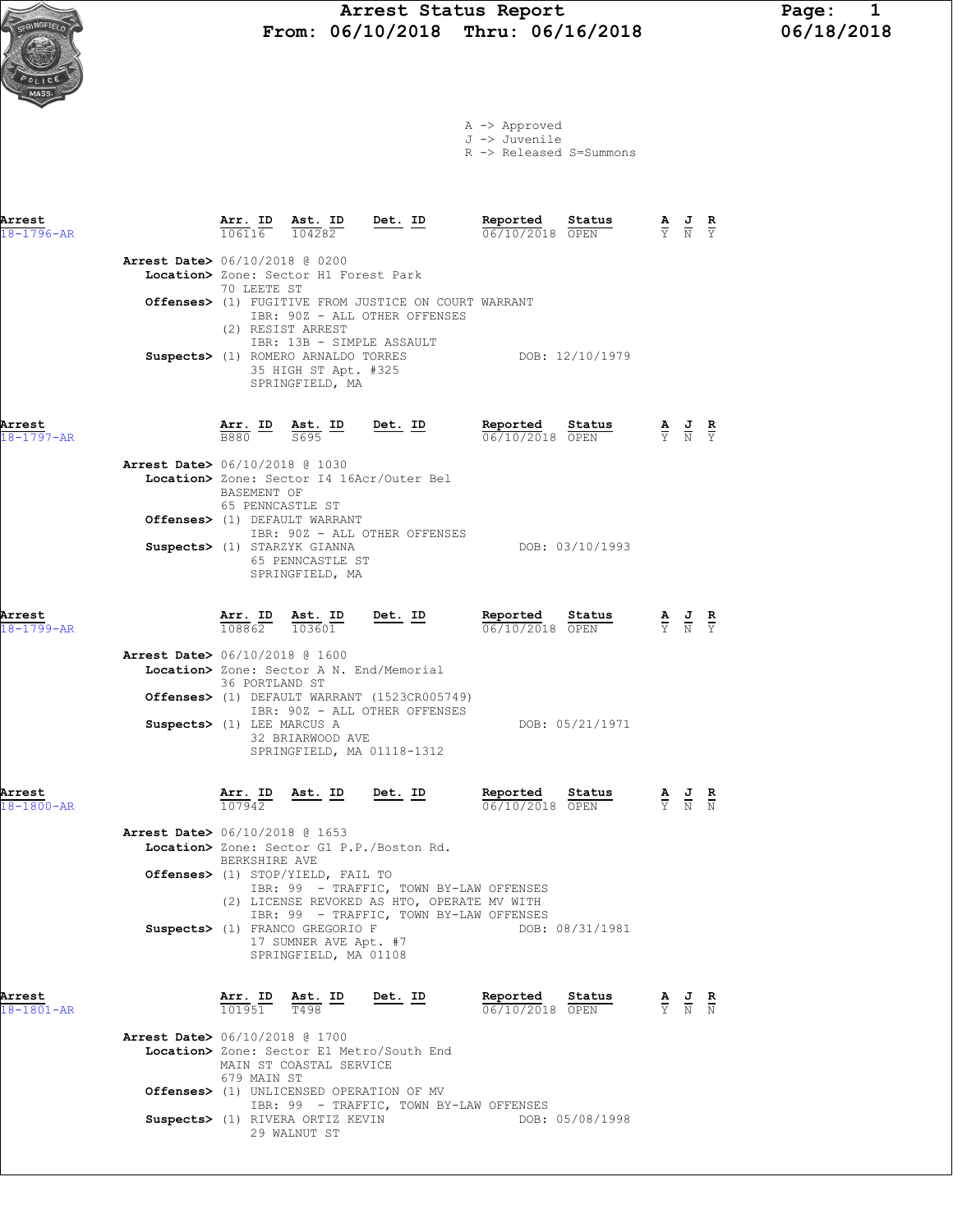#### Arrest Status Report 16/2018 1998: 2<br>16/10/2018 Thru: 06/16/2018 16/18/2018 From: 06/10/2018 Thru: 06/16/2018

A -> Approved J -> Juvenile R -> Released S=Summons

SPRINGFIELD, MA

| Arrest<br>18-1802-AR       |                                          | 107940                       | <u>Arr. ID Ast. ID Det. ID</u>                                                                  |                                                                                                                                                                                                                                                                              |                                                                                                                               |                                   |                                                                                                       |  |
|----------------------------|------------------------------------------|------------------------------|-------------------------------------------------------------------------------------------------|------------------------------------------------------------------------------------------------------------------------------------------------------------------------------------------------------------------------------------------------------------------------------|-------------------------------------------------------------------------------------------------------------------------------|-----------------------------------|-------------------------------------------------------------------------------------------------------|--|
|                            | <b>Arrest Date&gt;</b> 06/10/2018 @ 1801 | 1105 BOSTON RD               | WALMART SUPERCENTER<br>IBR: 23C - SHOPLIFTING<br>(2) RESIST ARREST<br>IBR: 13B - SIMPLE ASSAULT | Location> Zone: Sector G2 P.P./Boston Rd.<br>Offenses> (1) SHOPLIFTING \$100+ BY ASPORTATION<br>(3) FUGITIVE FROM JUSTICE ON COURT WARRANT<br>IBR: 90Z - ALL OTHER OFFENSES                                                                                                  |                                                                                                                               |                                   |                                                                                                       |  |
|                            |                                          |                              | ***UNKNOWN***<br>HOLYOKE, MA 01040                                                              | Suspects> (1) SANTIAGO ASHLEIGH FAYE                                                                                                                                                                                                                                         | DOB: 02/26/1991                                                                                                               |                                   |                                                                                                       |  |
| Arrest<br>$18 - 1805 - AR$ |                                          | $\overline{v241}$ –          | Arr. ID Ast. ID<br>101951                                                                       | Det. ID                                                                                                                                                                                                                                                                      | 06/10/2018 OPEN                                                                                                               |                                   |                                                                                                       |  |
|                            | Arrest Date> 06/10/2018 @ 2045           | REAR OF CHURCH               |                                                                                                 | Location> Zone: Sector F2 Old&Upper Hill                                                                                                                                                                                                                                     |                                                                                                                               |                                   |                                                                                                       |  |
|                            |                                          | WILBRAHAM RD                 | (2) UNINSURED MOTOR VEHICLE                                                                     | Offenses> (1) UNREGISTERED MOTOR VEHICLE<br>(3) NUMBER PLATE VIOLATION TO CONCEAL ID                                                                                                                                                                                         | IBR: 99 - TRAFFIC, TOWN BY-LAW OFFENSES<br>IBR: 99 - TRAFFIC, TOWN BY-LAW OFFENSES<br>IBR: 99 - TRAFFIC, TOWN BY-LAW OFFENSES |                                   |                                                                                                       |  |
|                            |                                          |                              | Suspects> (1) LOZADA FRANCISCO<br>23 SHAWMUT ST                                                 | (4) LICENSE SUSPENDED, OP MV WITH<br>SPRINGFIELD, MA 01108-2922                                                                                                                                                                                                              | IBR: 99 - TRAFFIC, TOWN BY-LAW OFFENSES<br>DOB: 05/24/1992                                                                    |                                   |                                                                                                       |  |
| Arrest<br>$18 - 1807 - AR$ |                                          | Arr. ID                      | $\underbrace{\texttt{Ast.}}_{\overline{100500}}$ ID Det. ID<br>$112468$ $108537$                |                                                                                                                                                                                                                                                                              | Reported<br>Status<br>06/10/2018 OPEN                                                                                         |                                   | $\frac{\mathbf{A}}{\overline{Y}}$ $\frac{\mathbf{J}}{\overline{N}}$ $\frac{\mathbf{R}}{\overline{Y}}$ |  |
|                            | Arrest Date> 06/11/2018 @ 0024           | IN FRONT OF<br>153 CLORAN ST |                                                                                                 | Location> Zone: Sector G1 P.P./Boston Rd.                                                                                                                                                                                                                                    |                                                                                                                               |                                   |                                                                                                       |  |
|                            |                                          |                              |                                                                                                 | <b>Offenses&gt;</b> (1) B&E VEHICLE/BOAT NIGHTTIME FOR FELONY<br>IBR: 23F - THEFT FROM MOTOR VEHICLE<br>(2) B&E VEHICLE/BOAT NIGHTTIME FOR FELONY<br>IBR: 23F - THEFT FROM MOTOR VEHICLE<br>(3) B&E VEHICLE/BOAT NIGHTTIME FOR FELONY<br>IBR: 23F - THEFT FROM MOTOR VEHICLE |                                                                                                                               |                                   |                                                                                                       |  |
|                            | Suspects> (1) SCOTT JAMES                |                              | 31 WILLIAM SANDS JR RD<br>SPRINGFIELD, MA                                                       |                                                                                                                                                                                                                                                                              | DOB: 10/27/1999                                                                                                               |                                   |                                                                                                       |  |
| Arrest<br>$18 - 1808 - AR$ |                                          | Arr. ID<br>102691            | <u>Ast. ID</u><br>101947                                                                        | <u>Det. ID</u>                                                                                                                                                                                                                                                               | Reported<br>Status<br>06/11/2018 OPEN                                                                                         | $\frac{\mathbf{A}}{\overline{Y}}$ | $\frac{J}{N}$ $\frac{R}{Y}$                                                                           |  |
|                            | Arrest Date> 06/11/2018 @ 0320           | CHESTNUT ST                  |                                                                                                 | Location> Zone: Sector E2 Metro/6Corners                                                                                                                                                                                                                                     |                                                                                                                               |                                   |                                                                                                       |  |
|                            |                                          |                              | $(3)$ . A&B $(Simple)$                                                                          | <b>Offenses&gt;</b> (1) ASSAULT W/DANGEROUS WEAPON<br>IBR: 13A - AGGRAVATED ASSAULT<br>(2) ASSAULT W/DANGEROUS WEAPON<br>IBR: 13A - AGGRAVATED ASSAULT                                                                                                                       |                                                                                                                               |                                   |                                                                                                       |  |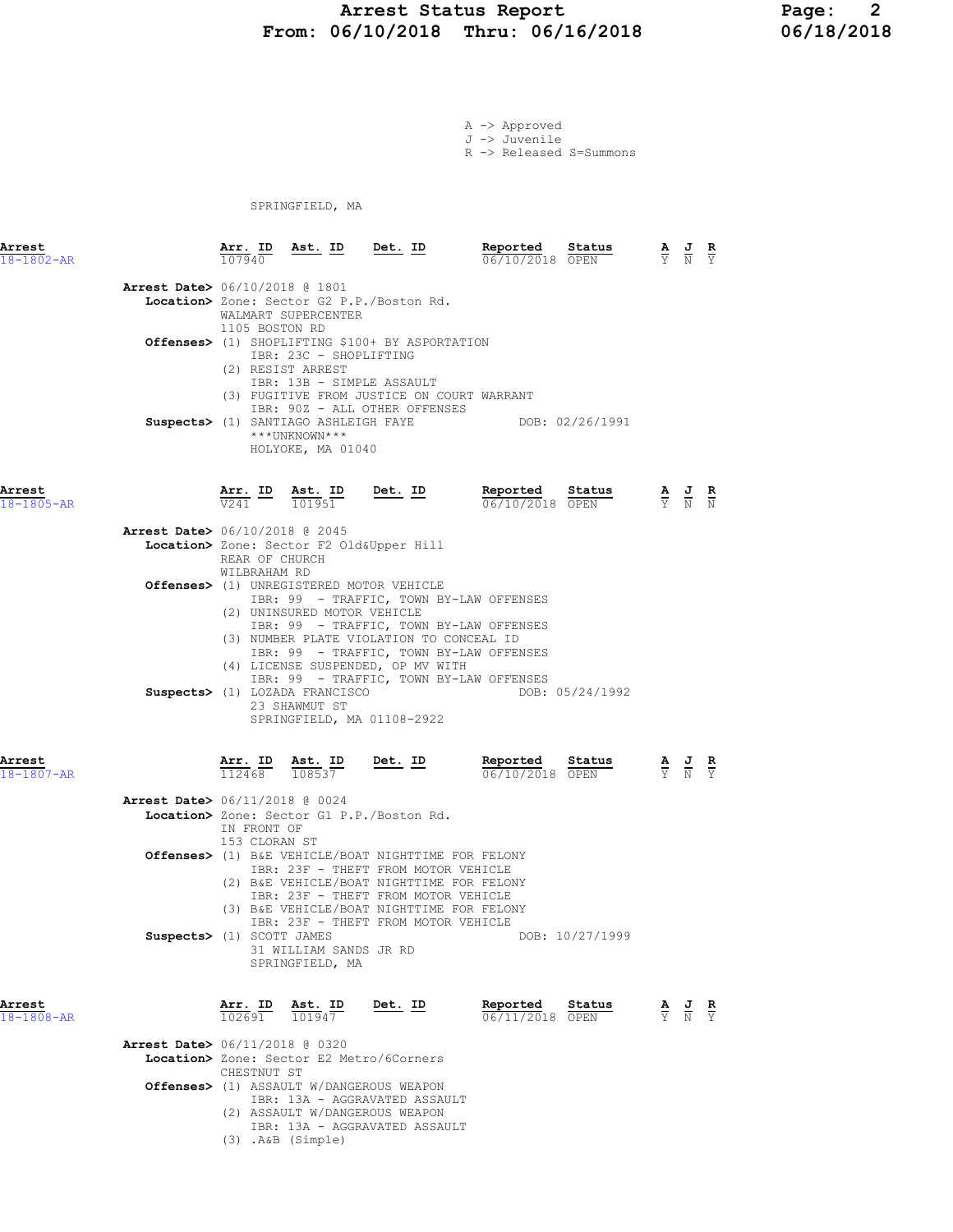## Arrest Status Report Page: 3<br>16/10/2018 Thru: 06/16/2018 06/18/2018 From: 06/10/2018 Thru: 06/16/2018

|                            |                                          |                           |                                                                                                                |                                                                                                    | A -> Approved<br>J -> Juvenile<br>R -> Released S=Summons    |                                                                                                 |                                                                                                       |  |
|----------------------------|------------------------------------------|---------------------------|----------------------------------------------------------------------------------------------------------------|----------------------------------------------------------------------------------------------------|--------------------------------------------------------------|-------------------------------------------------------------------------------------------------|-------------------------------------------------------------------------------------------------------|--|
|                            |                                          |                           | IBR: 13B - SIMPLE ASSAULT<br>Suspects> (1) JOUBERT NICHOLAS<br>5 RIVERVIEW TER Apt. #2FL<br>CHICOPEE, MA 01020 |                                                                                                    | DOB: 05/07/1983                                              |                                                                                                 |                                                                                                       |  |
| Arrest<br>18-1809-AR       |                                          | Arr. ID<br>111530         | <u>Ast. ID</u><br>102693                                                                                       | Det. ID                                                                                            | Reported<br>Status<br>06/11/2018 OPEN                        |                                                                                                 | $\frac{\mathbf{A}}{\mathbf{Y}}$ $\frac{\mathbf{J}}{\mathbf{N}}$ $\frac{\mathbf{R}}{\mathbf{Y}}$       |  |
|                            | <b>Arrest Date&gt;</b> 06/11/2018 @ 0430 |                           |                                                                                                                | Location> Zone: Sector H3 Forest Park/EFP                                                          |                                                              |                                                                                                 |                                                                                                       |  |
|                            |                                          | 1145 ALLEN ST             | Offenses> (1) A&B WITH DANGEROUS WEAPON<br>(2) A&B WITH DANGEROUS WEAPON                                       | IBR: 13A - AGGRAVATED ASSAULT<br>IBR: 13A - AGGRAVATED ASSAULT                                     |                                                              |                                                                                                 |                                                                                                       |  |
|                            |                                          |                           | Suspects> (1) PRADHAN LAL BAHADUR<br>1145 ALLEN ST<br>SPRINGFIELD, MA 01118                                    | (3) MOTOR VEH, MALICIOUS DAMAGE TO                                                                 | IBR: 290 - DESTRUCTION / DAMAGE / VANDALI<br>DOB: 01/01/1992 |                                                                                                 |                                                                                                       |  |
| Arrest<br>18-1812-AR       |                                          |                           | $\frac{\texttt{Arr.}}{\texttt{D662}}$ ID $\frac{\texttt{ Ast.}}{\texttt{101937}}$                              | $Det. ID$                                                                                          | Reported Status<br>06/11/2018 OPEN                           |                                                                                                 | $\frac{\mathbf{A}}{\mathbf{Y}}$ $\frac{\mathbf{J}}{\mathbf{N}}$ $\frac{\mathbf{R}}{\mathbf{N}}$       |  |
|                            | <b>Arrest Date&gt;</b> 06/11/2018 @ 1736 | 36 SHATTUCK ST            | Location> Zone: Sector F1 McKnight/Bay                                                                         |                                                                                                    |                                                              |                                                                                                 |                                                                                                       |  |
|                            |                                          |                           | Offenses> (1) HEROIN, POSSESS<br>Suspects> (1) LYDON MATTHEW<br>64 WILLARD AVE<br>SPRINGFIELD, MA              | IBR: 35A - DRUG / NARCOTIC VIOLATIONS                                                              | DOB: 12/16/1956                                              |                                                                                                 |                                                                                                       |  |
| Arrest<br>$18 - 1813 - AR$ |                                          | Arr. ID<br>51390          | Ast. ID<br>101937                                                                                              | $Det. ID$                                                                                          | Reported<br>Status<br>06/11/2018 OPEN                        |                                                                                                 | $\frac{\mathbf{A}}{\overline{Y}}$ $\frac{\mathbf{J}}{\overline{N}}$ $\frac{\mathbf{R}}{\overline{N}}$ |  |
|                            | Arrest Date> 06/11/2018 @ 1841           | FRONT OF<br>19 SUFFOLK ST |                                                                                                                | Location> Zone: Sector F2 Old&Upper Hill                                                           |                                                              |                                                                                                 |                                                                                                       |  |
|                            |                                          |                           | Offenses> (1) MOTOR VEH, RECEIVE STOLEN<br>Suspects> (1) WHITE DAMEIAN MALX<br>420 SUMNER AVE                  | IBR: 280 - STOLEN PROPERTY OFFENSES<br>SPRINGFIELD, MA 01108-2305                                  | DOB: 02/24/1994                                              |                                                                                                 |                                                                                                       |  |
| Arrest<br>$18 - 1814 - AR$ |                                          |                           |                                                                                                                | $\frac{\texttt{Arr. ID}}{101937}$ $\frac{\texttt{ Ast. ID}}{D662}$ $\frac{\texttt{Det. ID}}{D662}$ | Reported Status<br>06/11/2018 OPEN                           |                                                                                                 | $\frac{\mathbf{A}}{\mathbf{Y}}$ $\frac{\mathbf{J}}{\mathbf{N}}$ $\frac{\mathbf{R}}{\mathbf{N}}$       |  |
|                            | Arrest Date> 06/11/2018 @ 2015           | MAIN ST                   | Offenses> (1) DRUG, POSSESS CLASS B                                                                            | Location> Zone: Sector A N. End/Memorial                                                           |                                                              |                                                                                                 |                                                                                                       |  |
|                            | Suspects> (1) ARROYO KEVIN               |                           | 850 CHESTNUT ST<br>SPRINGFIELD, MA                                                                             | IBR: 35A - DRUG / NARCOTIC VIOLATIONS                                                              | DOB: 01/27/1994                                              |                                                                                                 |                                                                                                       |  |
| Arrest<br>18-1816-AR       |                                          |                           | $\frac{\texttt{Arr.}}{51390}$ $\frac{\texttt{ Ast.}}{101937}$                                                  | <u>Det. ID</u>                                                                                     | Reported<br>Status<br>06/11/2018 OPEN                        | $\frac{\mathbf{A}}{\mathbf{Y}}$ $\frac{\mathbf{J}}{\mathbf{N}}$ $\frac{\mathbf{R}}{\mathbf{N}}$ |                                                                                                       |  |
|                            | Arrest Date> 06/11/2018 @ 2250           |                           |                                                                                                                |                                                                                                    |                                                              |                                                                                                 |                                                                                                       |  |

 Location> Zone: Sector F1 McKnight/Bay 60 OAK GROVE AVE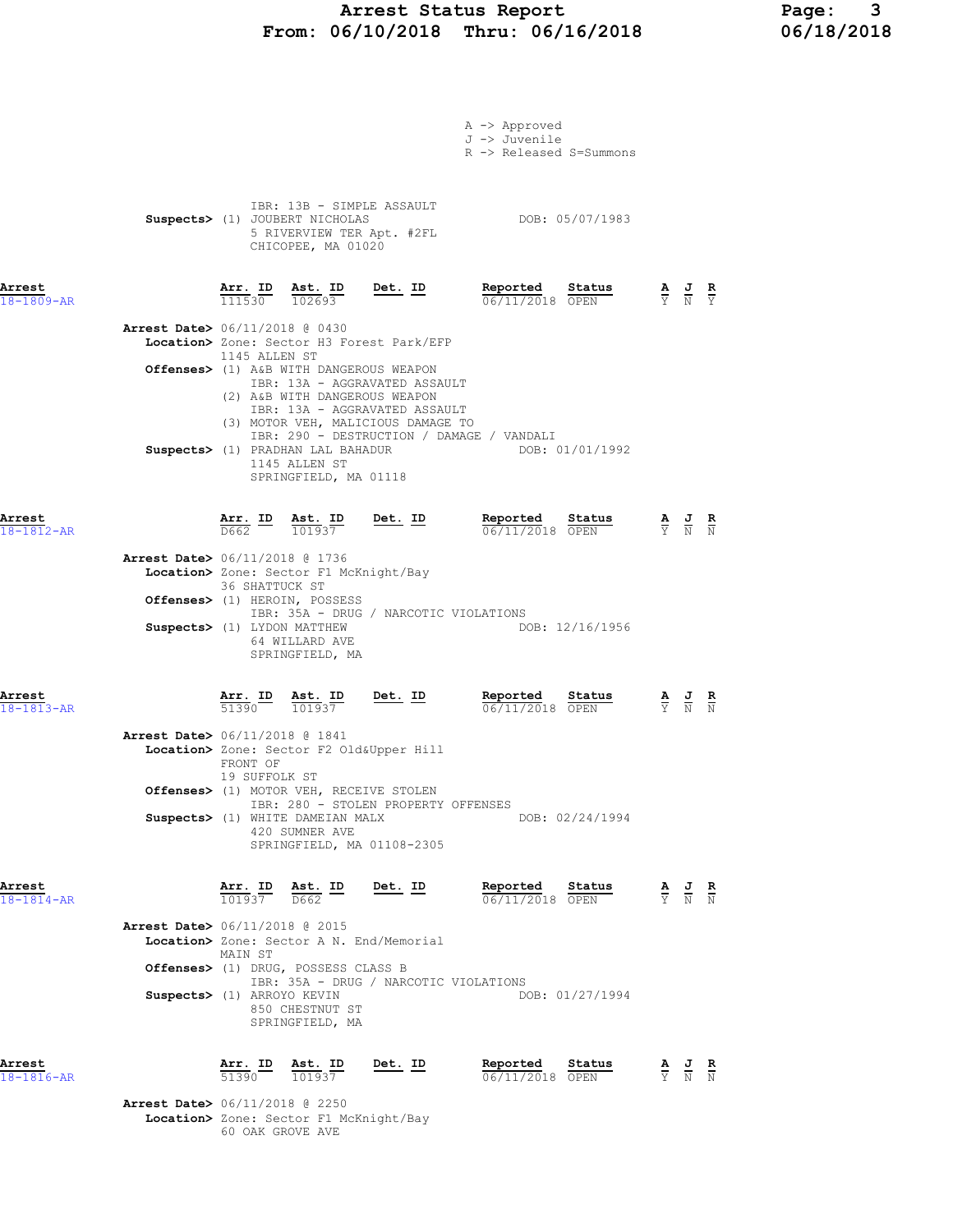|                      |                                          |                        |              |                                                                                                                                                                                                                                                                                                                                 |                | A -> Approved<br>J -> Juvenile | R -> Released S=Summons            |                                                                                                 |                                                                                                 |  |
|----------------------|------------------------------------------|------------------------|--------------|---------------------------------------------------------------------------------------------------------------------------------------------------------------------------------------------------------------------------------------------------------------------------------------------------------------------------------|----------------|--------------------------------|------------------------------------|-------------------------------------------------------------------------------------------------|-------------------------------------------------------------------------------------------------|--|
|                      |                                          |                        |              | Offenses> (1) UNLICENSED OPERATION OF MV<br>IBR: 99 - TRAFFIC, TOWN BY-LAW OFFENSES<br>(2) DEFAULT WARRANT (1898CR000347)<br>IBR: 90Z - ALL OTHER OFFENSES<br>(3) DRUG, POSSESS TO DISTRIB CLASS B<br>IBR: 35A - DRUG / NARCOTIC VIOLATIONS<br>Suspects> (1) MARTINEZ ALEX OMAR<br>568 CHESTNUT ST Apt. #2FL<br>SPRINGFIELD, MA |                |                                | DOB: 07/14/1996                    |                                                                                                 |                                                                                                 |  |
| Arrest<br>18-1817-AR |                                          |                        |              | $\frac{\texttt{Arr.}}{\text{M467}}$ ID $\frac{\texttt{ Ast.}}{\text{B497}}$ ID Det. ID                                                                                                                                                                                                                                          |                |                                | Reported Status<br>06/12/2018 OPEN | $\frac{\mathbf{A}}{\mathbf{Y}}$ $\frac{\mathbf{J}}{\mathbf{N}}$ $\frac{\mathbf{R}}{\mathbf{Y}}$ |                                                                                                 |  |
|                      | <b>Arrest Date&gt;</b> 06/12/2018 @ 0720 |                        |              | Location> Zone: Sector E2 Metro/6Corners                                                                                                                                                                                                                                                                                        |                |                                |                                    |                                                                                                 |                                                                                                 |  |
|                      |                                          |                        |              | 231 PINE ST Apt. #2<br>Offenses> (1) ARREST WARRANT #1841CR000658 CARRY FIREARM W/O LICENSE<br>IBR: 90Z - ALL OTHER OFFENSES<br>(2) DEFAULT WARRANT #1841CR000298 A&B DW                                                                                                                                                        |                |                                |                                    |                                                                                                 |                                                                                                 |  |
|                      | Suspects> (1) DANIELS MACK               |                        |              | IBR: 90Z - ALL OTHER OFFENSES<br>231 PINE ST Apt. #13<br>SPRINGFIELD, MA                                                                                                                                                                                                                                                        |                |                                | DOB: 06/22/1992                    |                                                                                                 |                                                                                                 |  |
| Arrest<br>18-1818-AR |                                          |                        |              | $\frac{\texttt{Arr.}}{112482}$ $\frac{\texttt{ Ast.}}{D154}$ $\frac{\texttt{ID}}{D}$ $\frac{\texttt{Det.}}{D}$                                                                                                                                                                                                                  |                |                                | Reported Status<br>06/12/2018 OPEN |                                                                                                 | $\frac{\mathbf{A}}{\mathbf{Y}}$ $\frac{\mathbf{J}}{\mathbf{N}}$ $\frac{\mathbf{R}}{\mathbf{Y}}$ |  |
|                      | <b>Arrest Date&gt;</b> 06/12/2018 @ 1038 |                        |              | Location> Zone: Sector H3 Forest Park/EFP                                                                                                                                                                                                                                                                                       |                |                                |                                    |                                                                                                 |                                                                                                 |  |
|                      |                                          | DWIGHT RD              |              | Offenses> (1) ARREST WARRANT                                                                                                                                                                                                                                                                                                    |                |                                |                                    |                                                                                                 |                                                                                                 |  |
|                      |                                          |                        |              | IBR: 90Z - ALL OTHER OFFENSES<br>Suspects> (1) NGUYEN KEVIN LE<br>143 COMMONWEALTH AVE Apt. #2ND F<br>SPRINGFIELD, MA 01108                                                                                                                                                                                                     |                |                                | DOB: 03/29/1995                    |                                                                                                 |                                                                                                 |  |
| Arrest<br>18-1819-AR |                                          | <u>Arr. ID</u><br>B218 |              | Ast. ID<br>B497                                                                                                                                                                                                                                                                                                                 | <u>Det. ID</u> | Reported                       | Status<br>06/12/2018 OPEN          |                                                                                                 | $\frac{\mathbf{A}}{\mathbf{Y}}$ $\frac{\mathbf{J}}{\mathbf{N}}$ $\frac{\mathbf{R}}{\mathbf{Y}}$ |  |
|                      | <b>Arrest Date&gt;</b> 06/12/2018 @ 1108 |                        |              | Location> Zone: Sector B1 Liberty Heights                                                                                                                                                                                                                                                                                       |                |                                |                                    |                                                                                                 |                                                                                                 |  |
|                      |                                          | INSIDE                 |              | 118 ONTARIO ST<br>Offenses> (1) DEFAULT WARRANT 1723CR005473 POSSESS CLASS A                                                                                                                                                                                                                                                    |                |                                |                                    |                                                                                                 |                                                                                                 |  |
|                      |                                          |                        |              | IBR: 90Z - ALL OTHER OFFENSES<br>(2) DEFAULT WARRANT 1723CR008148 PRESENT WHERE HEROIN KEPT                                                                                                                                                                                                                                     |                |                                |                                    |                                                                                                 |                                                                                                 |  |
|                      |                                          |                        |              | IBR: 90Z - ALL OTHER OFFENSES<br>(3) DEFAULT WARRANT 1723CR008129 LARCENY OVER<br>IBR: 90Z - ALL OTHER OFFENSES                                                                                                                                                                                                                 |                |                                |                                    |                                                                                                 |                                                                                                 |  |
|                      |                                          |                        |              | (4) DEFAULT WARRANT 1723CR006354 POSSESS CLASS A<br>IBR: 90Z - ALL OTHER OFFENSES                                                                                                                                                                                                                                               |                |                                |                                    |                                                                                                 |                                                                                                 |  |
|                      |                                          |                        |              | Suspects> (1) GODDARD KENNETH CHARLES DOB: 06/19/1990<br>118 ONTARIO ST<br>SPRINGFIELD, MA                                                                                                                                                                                                                                      |                |                                |                                    |                                                                                                 |                                                                                                 |  |
| Arrest<br>18-1820-AR |                                          | Arr. ID<br>112505      |              | Ast. ID Det. ID                                                                                                                                                                                                                                                                                                                 |                | Reported                       | Status<br>06/12/2018 OPEN          |                                                                                                 | $\frac{\mathbf{A}}{\mathbf{Y}}$ $\frac{\mathbf{J}}{\mathbf{N}}$ $\frac{\mathbf{R}}{\mathbf{Y}}$ |  |
|                      | <b>Arrest Date&gt;</b> 06/12/2018 @ 1721 |                        |              | Location> Zone: Sector E2 Metro/6Corners                                                                                                                                                                                                                                                                                        |                |                                |                                    |                                                                                                 |                                                                                                 |  |
|                      |                                          |                        | 130 PEARL ST | Offenses> (1) DEFAULT WARRANT<br>IBR: 90Z - ALL OTHER OFFENSES                                                                                                                                                                                                                                                                  |                |                                |                                    |                                                                                                 |                                                                                                 |  |
|                      |                                          |                        |              | (2) ARREST WARRANT<br>IBR: 90Z - ALL OTHER OFFENSES                                                                                                                                                                                                                                                                             |                |                                |                                    |                                                                                                 |                                                                                                 |  |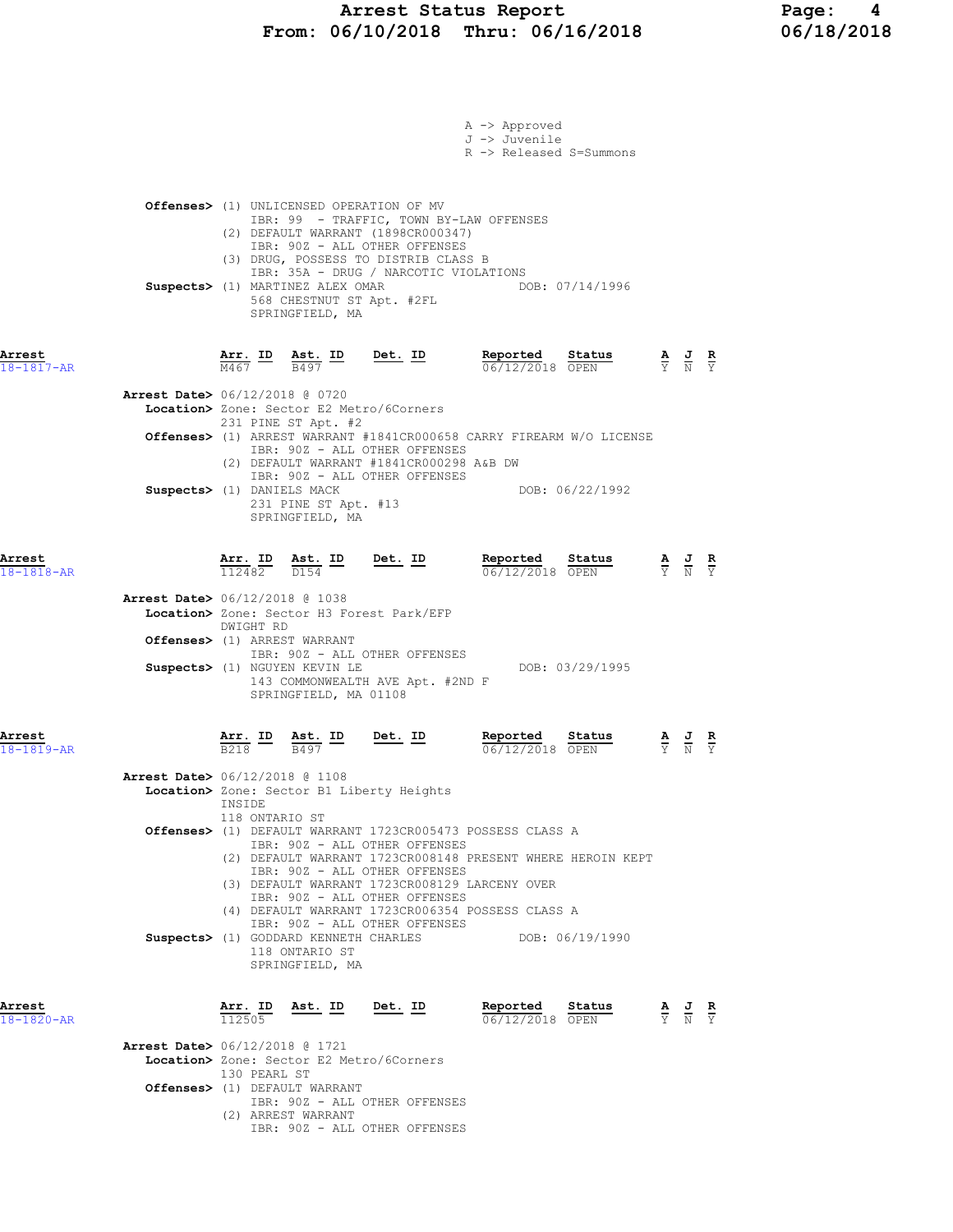### Arrest Status Report Page: 5 From: 06/10/2018 Thru: 06/16/2018 06/18/2018

|                                          |                                                                                                                             |                                                    |                                                                                  | A -> Approved                            |                                                                       |                                                                                                 |  |
|------------------------------------------|-----------------------------------------------------------------------------------------------------------------------------|----------------------------------------------------|----------------------------------------------------------------------------------|------------------------------------------|-----------------------------------------------------------------------|-------------------------------------------------------------------------------------------------|--|
|                                          |                                                                                                                             |                                                    |                                                                                  | J -> Juvenile<br>R -> Released S=Summons |                                                                       |                                                                                                 |  |
|                                          | (3) ARREST WARRANT                                                                                                          | 1023 WORCESTER ST Apt. #1<br>SPRINGFIELD, MA 01129 | IBR: 90Z - ALL OTHER OFFENSES<br>Suspects> (1) CAPELLAN CHEYEN ALBERTO           |                                          | DOB: 07/09/1993                                                       |                                                                                                 |  |
| Arrest<br>$18 - 1823 - AR$               | $\frac{\texttt{Arr.}}{\texttt{D662}}$ ID $\frac{\texttt{ Ast.}}{\texttt{C802}}$ ID Det. ID                                  |                                                    |                                                                                  | Reported Status<br>$06/12/2018$ OPEN     |                                                                       | $\frac{\mathbf{A}}{\mathbf{Y}}$ $\frac{\mathbf{J}}{\mathbf{N}}$ $\frac{\mathbf{R}}{\mathbf{Y}}$ |  |
| <b>Arrest Date&gt;</b> 06/12/2018 @ 1813 | Location> Zone: Sector E2 Metro/6Corners<br>38 SCHOOL ST                                                                    |                                                    |                                                                                  |                                          |                                                                       |                                                                                                 |  |
|                                          | Offenses> (1) TRESPASS<br>Suspects> (1) SUAREZ JUAN MIGUEL                                                                  | 66 HIGH ST Apt. #622<br>SPRINGFIELD, MA            | IBR: 90J - TRESPASS OF REAL PROPERTY                                             | DOB: 10/27/1992                          |                                                                       |                                                                                                 |  |
| Arrest<br>$18 - 1825 - AR$               | $\frac{\text{Arr.}}{103436}$ $\frac{\text{B}}{\text{P634}}$ $\frac{\text{Im}}{\text{P634}}$                                 |                                                    | $Det. ID$                                                                        | Reported Status<br>06/12/2018 OPEN       |                                                                       | $\frac{\mathbf{A}}{\mathbf{Y}}$ $\frac{\mathbf{J}}{\mathbf{N}}$ $\frac{\mathbf{R}}{\mathbf{Y}}$ |  |
| <b>Arrest Date&gt;</b> 06/12/2018 @ 2015 | Location> Zone: Sector H2 Forest Park/EFP<br>PLUMTREE RD<br>Offenses> (1) DEFAULT WARRANT                                   |                                                    |                                                                                  |                                          |                                                                       |                                                                                                 |  |
|                                          | Suspects> (1) SKINNER HOLLY LYNN<br>HOMELESS<br>UNKNOWN, UK                                                                 |                                                    | IBR: 90Z - ALL OTHER OFFENSES                                                    |                                          | DOB: 12/24/1965                                                       |                                                                                                 |  |
| Arrest<br>$18 - 1827 - AR$               | <u>Arr. ID Ast. ID Det. ID</u><br>$\overline{100135}$ $\overline{108863}$                                                   |                                                    |                                                                                  | Reported Status<br>06/12/2018 OPEN       |                                                                       | $\frac{\mathbf{A}}{\mathbf{Y}}$ $\frac{\mathbf{J}}{\mathbf{N}}$ $\frac{\mathbf{R}}{\mathbf{N}}$ |  |
| <b>Arrest Date&gt;</b> 06/12/2018 @ 2029 | Location> Zone: Sector A N. End/Memorial<br>BIKE PATH<br>RIVERSIDE RD                                                       |                                                    |                                                                                  |                                          |                                                                       |                                                                                                 |  |
|                                          | Offenses> (1) DRUG, POSSESS CLASS A<br>Suspects> (1) MOCKS LARRY                                                            | 32 BYERS ST Apt. #212<br>SPRINGFIELD, MA           | IBR: 35A - DRUG / NARCOTIC VIOLATIONS                                            |                                          | DOB: 12/04/1960                                                       |                                                                                                 |  |
| Arrest<br>$18 - 1828 - AR$               | Arr. ID Ast. ID<br>$109804$ $A919$                                                                                          |                                                    | Det. ID                                                                          | Reported Status                          | <b>Reported Status A J R</b> $\frac{1}{06}/12/2018$ <b>OPEN W N N</b> |                                                                                                 |  |
| <b>Arrest Date&gt;</b> 06/12/2018 @ 1856 | Location> Zone: Sector C East Springfield<br>14 CALDWELL ST                                                                 |                                                    |                                                                                  |                                          |                                                                       |                                                                                                 |  |
|                                          | Offenses> (1) DRUG, POSSESS CLASS A<br>(2) UNLICENSED OPERATION OF MV<br>Suspects> (1) KELLY KEVIN JOSEPH<br>14 CALDWELL ST | SPRINGFIELD, MA 01104                              | IBR: 35A - DRUG / NARCOTIC VIOLATIONS<br>IBR: 99 - TRAFFIC, TOWN BY-LAW OFFENSES |                                          | DOB: 05/21/1975                                                       |                                                                                                 |  |
| Arrest<br>18-1835-AR                     | Arr. ID Ast. ID<br>106980 B997                                                                                              |                                                    | <u>Det. ID</u>                                                                   | Reported<br>$06/13/2018$ OPEN            | Status                                                                | $\frac{\mathbf{A}}{\mathbf{Y}}$ $\frac{\mathbf{J}}{\mathbf{N}}$ $\frac{\mathbf{R}}{\mathbf{N}}$ |  |
| <b>Arrest Date&gt;</b> 06/13/2018 @ 1202 | Location> Zone: Sector B1 Liberty Heights<br>MERCY ER<br>271 CAREW ST                                                       |                                                    |                                                                                  |                                          |                                                                       |                                                                                                 |  |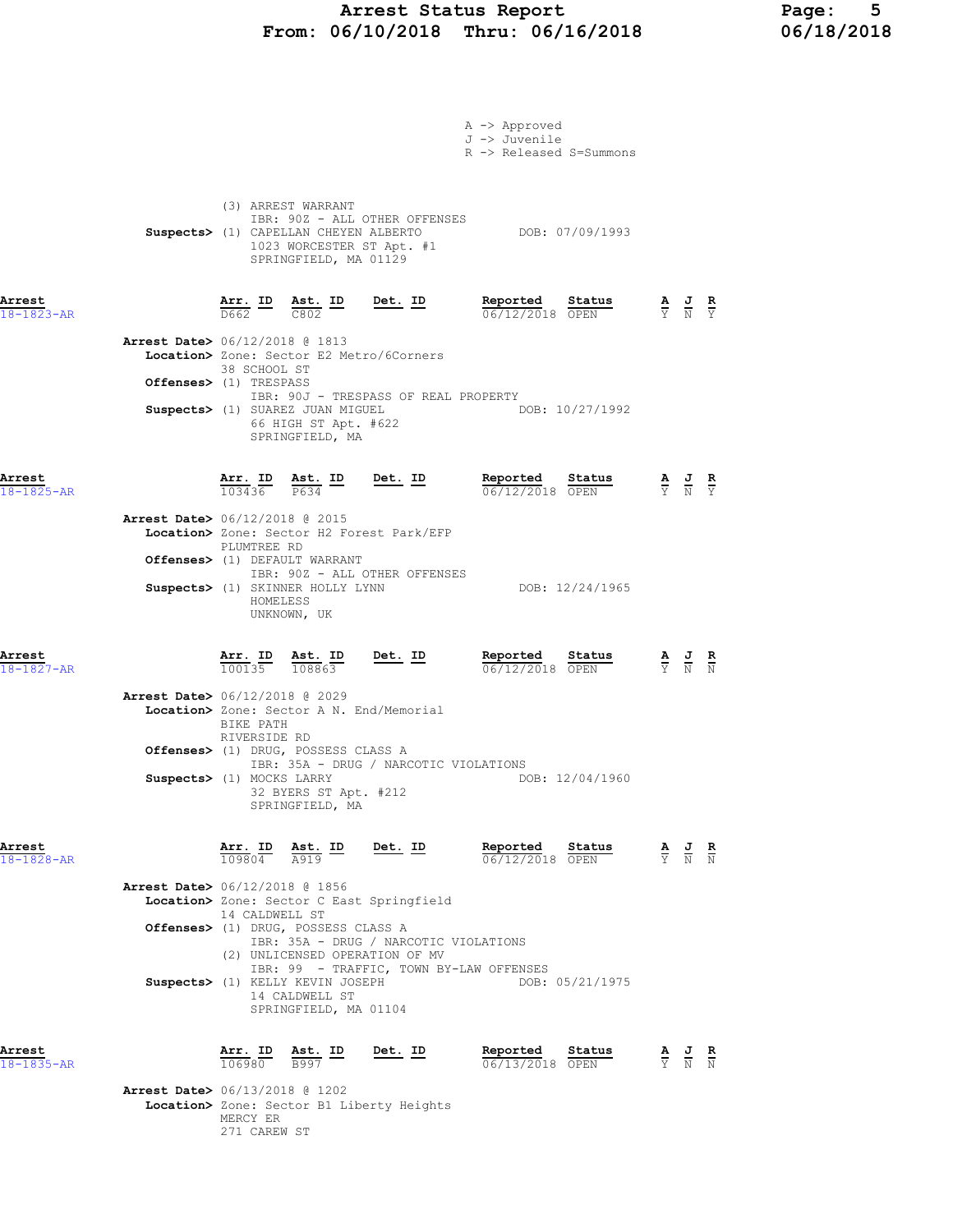# Arrest Status Report 16 Page: 6<br>16/10/2018 Thru: 06/16/2018 16/18/2018 From:  $06/10/2018$  Thru:  $06/16/2018$

|                                                                        |                                                                                                                      |                                                 |                                                                                                                                                                                                                                                                                                                                                  | A -> Approved<br>J -> Juvenile<br>R -> Released S=Summons                                       |                                                                   |                                                                                                 |  |
|------------------------------------------------------------------------|----------------------------------------------------------------------------------------------------------------------|-------------------------------------------------|--------------------------------------------------------------------------------------------------------------------------------------------------------------------------------------------------------------------------------------------------------------------------------------------------------------------------------------------------|-------------------------------------------------------------------------------------------------|-------------------------------------------------------------------|-------------------------------------------------------------------------------------------------|--|
|                                                                        | Offenses> (1) DEFAULT WARRANT<br>(2) DEFAULT WARRANT<br>Suspects> (1) ALLAIRE KAYLA<br>HOMELESS                      | SPRINGFIELD, MA 01105                           | IBR: 90Z - ALL OTHER OFFENSES<br>IBR: 90Z - ALL OTHER OFFENSES                                                                                                                                                                                                                                                                                   |                                                                                                 | DOB: 12/03/1988                                                   |                                                                                                 |  |
| Arrest<br>$18 - 1837 - AR$                                             |                                                                                                                      |                                                 | $\frac{\texttt{Arr. ID}}{\texttt{B602}}$ $\frac{\texttt{Ast. ID}}{\texttt{Z648}}$ $\frac{\texttt{ID}}{\texttt{D602}}$                                                                                                                                                                                                                            | Reported Status                                                                                 | <b>Reported</b> Status A J R<br>$\frac{1}{06}/13/2018$ OPEN Y N Y |                                                                                                 |  |
| <b>Arrest Date&gt;</b> 06/13/2018 @ 1404                               | 5 ASHLEY ST                                                                                                          |                                                 | Location> Zone: Sector E2 Metro/6Corners<br><b>Offenses&gt;</b> (1) FIREARM WITHOUT LICENSE, CARRY LOADED $c269/10$ (a) $\alpha$ (n)<br>IBR: 520 - WEAPON LAW VIOLATIONS<br>(2) FIREARM, DISCHARGE WITHIN 500 FT OF BLDG<br>IBR: 520 - WEAPON LAW VIOLATIONS<br>(3) BREACH OF PEACE WHILE ARMED                                                  |                                                                                                 |                                                                   |                                                                                                 |  |
|                                                                        | Suspects> (1) SHEPARD AUSTIN<br>207 PINE ST                                                                          | CHICOPEE, MA                                    | IBR: 90C - DISORDERLY CONDUCT                                                                                                                                                                                                                                                                                                                    |                                                                                                 | DOB: 06/21/1998                                                   |                                                                                                 |  |
| Arrest<br>18-1838-AR<br><b>Arrest Date&gt;</b> 06/13/2018 @ 1700       | FRONT OF<br>306 UNION ST                                                                                             | 217 TYLER ST                                    | $\frac{\texttt{Arr.}}{101937}$ $\frac{\texttt{ Ast.}}{C802}$ $\frac{\texttt{ID}}{C802}$ $\frac{\texttt{Det.}}{C802}$<br>Location> Zone: Sector E2 Metro/6Corners<br>Offenses> (1) LICENSE SUSPENDED, OP MV WITH<br>IBR: 99 - TRAFFIC, TOWN BY-LAW OFFENSES<br>Suspects> (1) KILPATRICK VAN RITHELL DOB: 03/25/1961<br>SPRINGFIELD, MA 01108-2646 | <b>Reported Status A J R</b> $\frac{1}{0.6}$ /13/2018 OPEN $\frac{1}{Y}$ <b>N</b> $\frac{1}{Y}$ |                                                                   |                                                                                                 |  |
| Arrest<br>18-1839-AR<br>Arrest Date> 06/13/2018 @ 1635                 | $\frac{\texttt{Arr.}}{109788}$<br>SCHOOL ST<br>Offenses> (1) TRESPASS<br>Suspects> (1) FERNANDES AMANDA<br>HOMELESS  | $\frac{\text{Ast.}}{101951}$<br>SPRINGFIELD, MA | <u>Det. ID</u><br>Location> Zone: Sector E2 Metro/6Corners<br>IBR: 90J - TRESPASS OF REAL PROPERTY                                                                                                                                                                                                                                               | Reported<br>06/13/2018 OPEN                                                                     | Status<br>DOB: 07/25/1989                                         | $\frac{\mathbf{A}}{\mathbf{Y}}$ $\frac{\mathbf{J}}{\mathbf{N}}$ $\frac{\mathbf{R}}{\mathbf{N}}$ |  |
| Arrest<br>$18 - 1841 - AR$<br><b>Arrest Date&gt;</b> 06/13/2018 @ 1848 | $\frac{\texttt{Arr. ID}}{111521}$ $\frac{\texttt{ Ast. ID}}{102820}$<br>93 HANCOCK ST<br>Suspects> (1) MARRA JESSICA | 64 BEVIER ST<br>SPRINGFIELD, MA                 | <u>Det. ID</u><br>Location> Zone: Sector F2 Old&Upper Hill<br>Offenses> (1) MOTOR VEH, MALICIOUS DAMAGE TO<br>IBR: 290 - DESTRUCTION / DAMAGE / VANDALI<br>(2) VANDALIZE PROPERTY - DEFACEMENT OF REAL OR PERSONAL PROPERTY<br>IBR: 290 - DESTRUCTION / DAMAGE / VANDALI                                                                         | Reported<br>06/13/2018 OPEN                                                                     | Status<br>DOB: 10/11/1993                                         | $\frac{\mathbf{A}}{\mathbf{Y}}$ $\frac{\mathbf{J}}{\mathbf{N}}$ $\frac{\mathbf{R}}{\mathbf{Y}}$ |  |
| Arrest                                                                 | Arr. ID Ast. ID Det. ID                                                                                              |                                                 |                                                                                                                                                                                                                                                                                                                                                  | Reported                                                                                        | Status                                                            | AJR                                                                                             |  |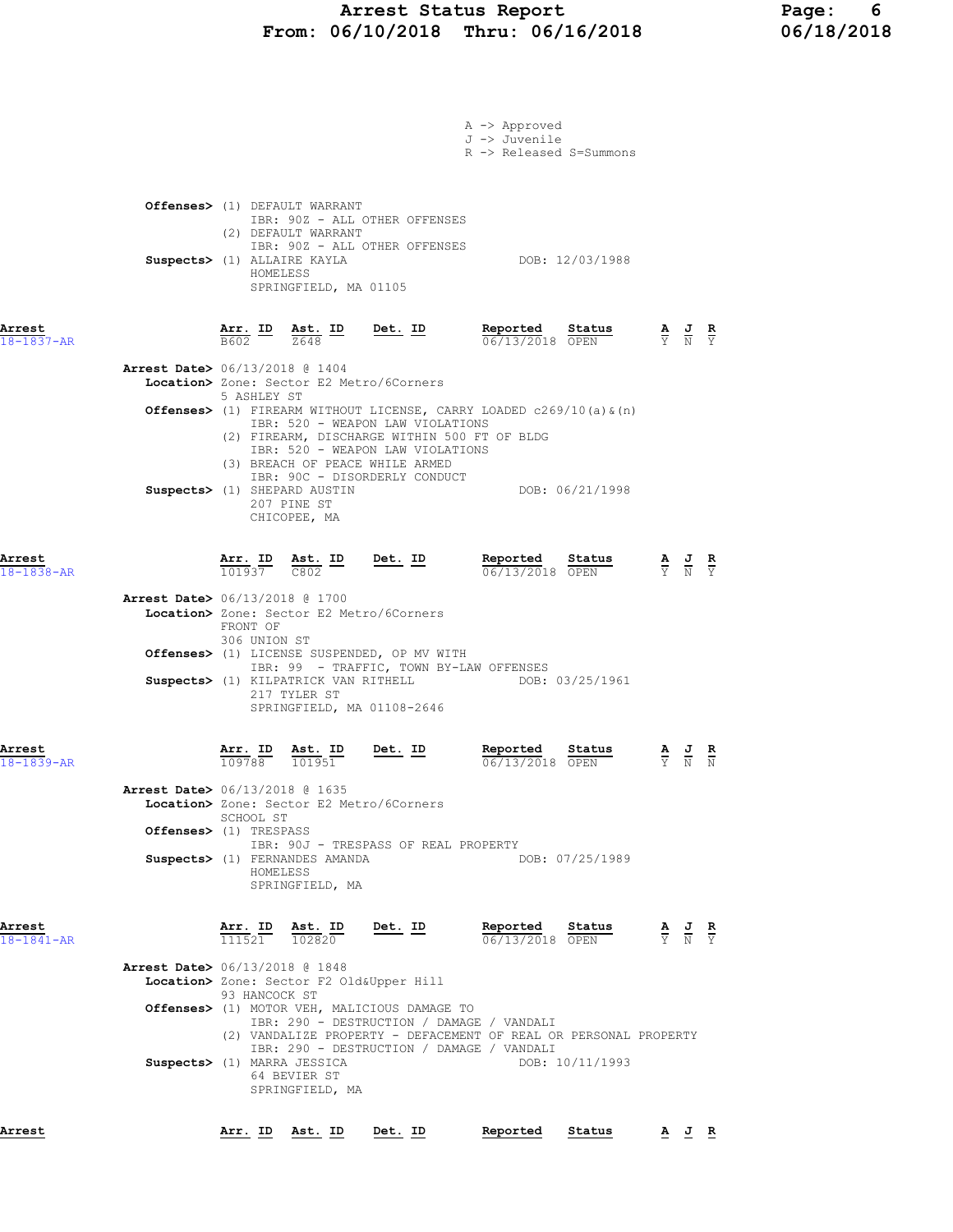#### Arrest Status Report Page: 7 From: 06/10/2018 Thru: 06/16/2018 06/18/2018

| Arrest                     |                                          |                         | Arr. ID Ast. ID                                                                                | Det. ID                                                                                                                                                                  | Reported                                                                   | Status | <u>A J R</u>                                                                                          |               |
|----------------------------|------------------------------------------|-------------------------|------------------------------------------------------------------------------------------------|--------------------------------------------------------------------------------------------------------------------------------------------------------------------------|----------------------------------------------------------------------------|--------|-------------------------------------------------------------------------------------------------------|---------------|
|                            |                                          |                         | 210 PEARL ST Apt. #2R<br>SPRINGFIELD, MA                                                       | (2) ARREST WARRANT (1623CR006306)<br>IBR: 90Z - ALL OTHER OFFENSES<br>Suspects> (1) ALVARADO ROSEMARY DEJESUS                                                            | DOB: 11/26/1991                                                            |        |                                                                                                       |               |
|                            |                                          | N SECTOR<br>5 LOCUST ST |                                                                                                | <b>Offenses&gt;</b> (1) ARREST WARRANT (1623CR005769)<br>IBR: 90Z - ALL OTHER OFFENSES                                                                                   |                                                                            |        |                                                                                                       |               |
|                            | <b>Arrest Date&gt;</b> 06/13/2018 @ 2045 |                         |                                                                                                | Location> Zone: Sector E1 Metro/South End                                                                                                                                |                                                                            |        |                                                                                                       |               |
| Arrest<br>$18 - 1846 - AR$ |                                          | Arr. ID<br>108862       | Ast. ID<br>092919                                                                              | <u>Det. ID</u>                                                                                                                                                           | Reported<br>06/13/2018 OPEN                                                | Status | $\frac{\mathbf{A}}{\mathbf{Y}}$ $\frac{\mathbf{J}}{\mathbf{N}}$                                       | $\frac{R}{Y}$ |
|                            |                                          |                         | (4) MARKED LANES VIOLATION<br>Suspects> (1) SULLIVAN RONALD<br>109 ALLEN ST<br>SPRINGFIELD, MA | IBR: 99 - TRAFFIC, TOWN BY-LAW OFFENSES<br>(3) RECKLESS OPERATION OF MOTOR VEHICLE<br>IBR: 99 - TRAFFIC, TOWN BY-LAW OFFENSES<br>IBR: 99 - TRAFFIC, TOWN BY-LAW OFFENSES | DOB: 02/21/1986                                                            |        |                                                                                                       |               |
|                            |                                          | CENTRAL ST              | (2) STOP FOR POLICE, FAIL                                                                      | <b>Offenses&gt;</b> (1) UNLICENSED OPERATION OF MV<br>IBR: 99 - TRAFFIC, TOWN BY-LAW OFFENSES                                                                            |                                                                            |        |                                                                                                       |               |
| Arrest<br>$18 - 1845 - AR$ | <b>Arrest Date&gt;</b> 06/13/2018 @ 1858 |                         |                                                                                                | $\frac{\texttt{Arr.}}{101937}$ $\frac{\texttt{ Ast.}}{109788}$ Det. ID<br>Location> Zone: Sector E1 Metro/South End                                                      | Reported Status<br>$06/13/2018$ OPEN                                       |        | $\frac{\mathbf{A}}{\overline{Y}}$ $\frac{\mathbf{J}}{\overline{N}}$ $\frac{\mathbf{R}}{\overline{Y}}$ |               |
|                            |                                          |                         | Suspects> (1) AROCHO SYLVESTRE<br>SPRINGFIELD, MA 01103                                        | 62 DUNMORELAND ST Apt. #3FL                                                                                                                                              | DOB: 08/11/1993                                                            |        |                                                                                                       |               |
|                            |                                          |                         |                                                                                                | IBR: 290 - DESTRUCTION / DAMAGE / VANDALI<br>(2) ASSAULT W/DANGEROUS WEAPON<br>IBR: 13A - AGGRAVATED ASSAULT                                                             | Offenses> (1) VANDALIZE PROPERTY - DEFACEMENT OF REAL OR PERSONAL PROPERTY |        |                                                                                                       |               |
|                            | <b>Arrest Date&gt;</b> 06/13/2018 @ 1905 |                         | 64 DUNMORELAND ST                                                                              | Location> Zone: Sector F2 Old&Upper Hill                                                                                                                                 |                                                                            |        |                                                                                                       |               |
| Arrest<br>$18 - 1844 - AR$ |                                          | 100652                  |                                                                                                | $\frac{\text{Arr.}}{100652}$ Bst. ID Det. ID                                                                                                                             | Reported Status<br>06/13/2018 OPEN                                         |        | $\frac{\mathbf{A}}{\mathbf{Y}}$ $\frac{\mathbf{J}}{\mathbf{N}}$ $\frac{\mathbf{R}}{\mathbf{Y}}$       |               |
|                            |                                          | HOMELESS                | Suspects> (1) JAMES DEVON CARL<br>UNKNOWN, UK                                                  | IBR: 13B - SIMPLE ASSAULT                                                                                                                                                | DOB: 01/15/1990                                                            |        |                                                                                                       |               |
|                            |                                          |                         | (3) RESIST ARREST                                                                              | IBR: 90J - TRESPASS OF REAL PROPERTY<br>(2) DRUG, POSSESS TO DISTRIB CLASS A<br>IBR: 35A - DRUG / NARCOTIC VIOLATIONS                                                    |                                                                            |        |                                                                                                       |               |
|                            | <b>Arrest Date&gt;</b> 06/13/2018 @ 1821 | 30 BELMONT AVE          | Location> Zone: Sector H1 Forest Park                                                          | <b>Offenses&gt;</b> (1) B&E BUILDING DAYTIME FOR FELONY                                                                                                                  |                                                                            |        |                                                                                                       |               |
| $18 - 1843 - AR$           |                                          |                         | 103436 G889                                                                                    |                                                                                                                                                                          | 06/13/2018 OPEN Y N Y                                                      |        |                                                                                                       |               |
|                            |                                          |                         |                                                                                                |                                                                                                                                                                          | A -> Approved<br>J -> Juvenile<br>R -> Released S=Summons                  |        |                                                                                                       |               |
|                            |                                          |                         |                                                                                                |                                                                                                                                                                          |                                                                            |        |                                                                                                       |               |

18-1847-AR 111531 102694 06/13/2018 OPEN Y N Y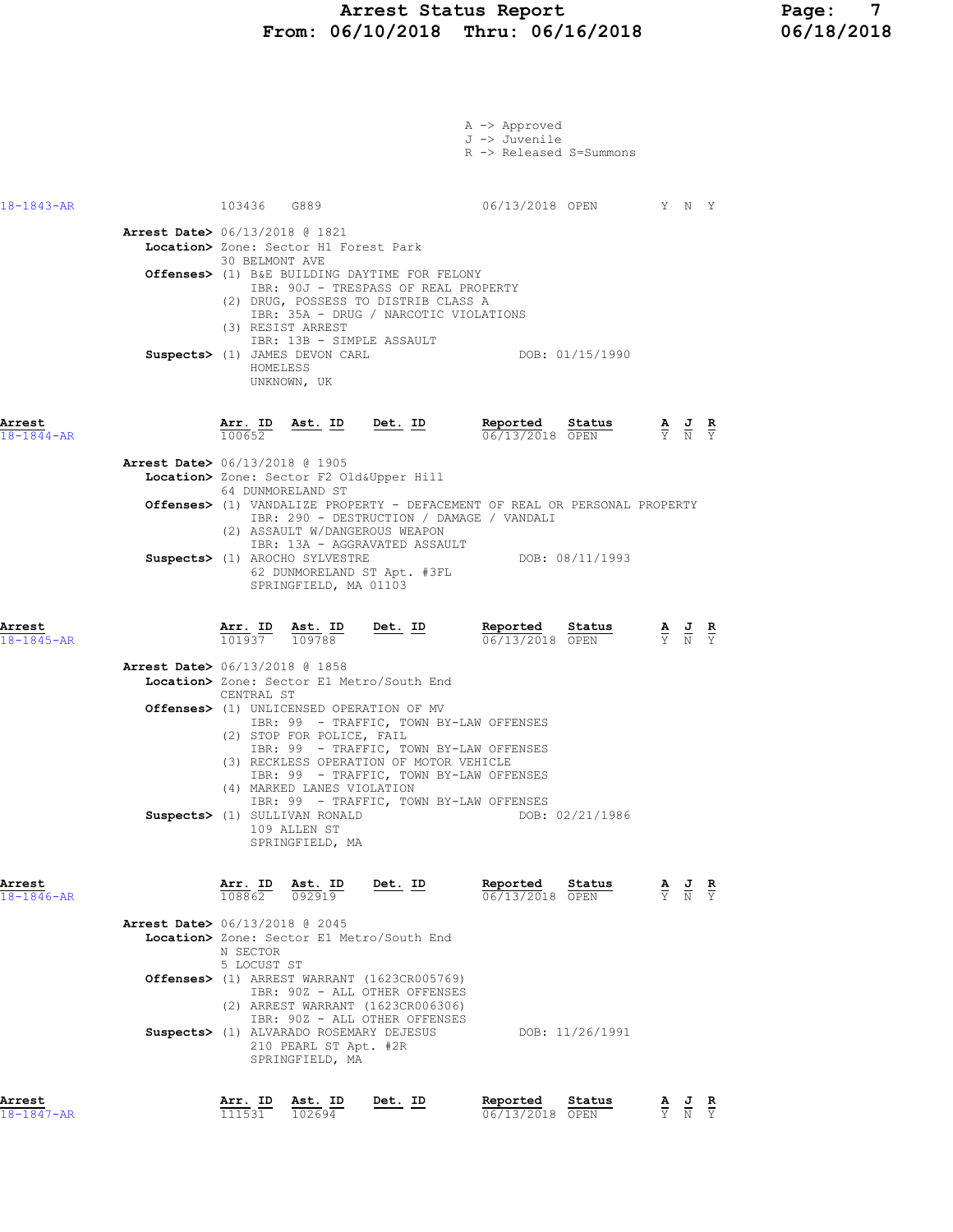### Arrest Status Report Page: 8 From: 06/10/2018 Thru: 06/16/2018 06/18/2018

|                      |                                          |                                                           |                                                                      |                                                                                    | A -> Approved                                                                        |                 |                                                                                                 |  |
|----------------------|------------------------------------------|-----------------------------------------------------------|----------------------------------------------------------------------|------------------------------------------------------------------------------------|--------------------------------------------------------------------------------------|-----------------|-------------------------------------------------------------------------------------------------|--|
|                      |                                          |                                                           |                                                                      |                                                                                    | J -> Juvenile<br>R -> Released S=Summons                                             |                 |                                                                                                 |  |
|                      |                                          |                                                           |                                                                      |                                                                                    |                                                                                      |                 |                                                                                                 |  |
|                      | <b>Arrest Date&gt;</b> 06/13/2018 @ 2108 |                                                           |                                                                      |                                                                                    |                                                                                      |                 |                                                                                                 |  |
|                      |                                          |                                                           |                                                                      | Location> Zone: Sector G2 P.P./Boston Rd.                                          |                                                                                      |                 |                                                                                                 |  |
|                      |                                          | 1105 BOSTON RD                                            | WALMART SUPERCENTER                                                  |                                                                                    |                                                                                      |                 |                                                                                                 |  |
|                      |                                          |                                                           | Offenses> (1) DEFAULT WARRANT                                        |                                                                                    |                                                                                      |                 |                                                                                                 |  |
|                      |                                          |                                                           | Suspects> (1) MARSH AENEAS CLINTON                                   | IBR: 90Z - ALL OTHER OFFENSES                                                      | DOB: 04/07/1966                                                                      |                 |                                                                                                 |  |
|                      |                                          |                                                           | 769 WORTHINGTON ST<br>SPRINGFIELD, MA 01109                          |                                                                                    |                                                                                      |                 |                                                                                                 |  |
|                      |                                          |                                                           |                                                                      |                                                                                    |                                                                                      |                 |                                                                                                 |  |
| Arrest               |                                          |                                                           |                                                                      |                                                                                    | <b>Arr. ID</b> Ast. ID Det. ID Reported<br>112463 100136 Det. ID $\frac{0.67}{0.67}$ | Status          | $\frac{\mathbf{A}}{\mathbf{Y}}$ $\frac{\mathbf{J}}{\mathbf{N}}$ $\frac{\mathbf{R}}{\mathbf{Y}}$ |  |
| $18 - 1848 - AR$     |                                          |                                                           |                                                                      |                                                                                    | 06/13/2018 OPEN                                                                      |                 |                                                                                                 |  |
|                      | <b>Arrest Date&gt;</b> 06/13/2018 @ 2109 |                                                           |                                                                      |                                                                                    |                                                                                      |                 |                                                                                                 |  |
|                      |                                          | 26 WILLARD AVE                                            | Location> Zone: Sector F1 McKnight/Bay                               |                                                                                    |                                                                                      |                 |                                                                                                 |  |
|                      |                                          |                                                           |                                                                      | Offenses> (1) DEFAULT WARRANT DOCKET 1617CR003200<br>IBR: 90Z - ALL OTHER OFFENSES |                                                                                      |                 |                                                                                                 |  |
|                      |                                          |                                                           |                                                                      | (2) DEFAULT WARRANT DOCKET #1717CR001394                                           |                                                                                      |                 |                                                                                                 |  |
|                      |                                          |                                                           |                                                                      | IBR: 90Z - ALL OTHER OFFENSES<br>(3) DEFAULT WARRANT DOCKET #1717CR001823          |                                                                                      |                 |                                                                                                 |  |
|                      |                                          |                                                           |                                                                      | IBR: 90Z - ALL OTHER OFFENSES<br>(4) DEFAULT WARRANT DOCKET #1717CR002030          |                                                                                      |                 |                                                                                                 |  |
|                      |                                          |                                                           |                                                                      | IBR: 90Z - ALL OTHER OFFENSES<br>(5) DEFAULT WARRANT DOCKET #1717CR000581          |                                                                                      |                 |                                                                                                 |  |
|                      |                                          |                                                           |                                                                      | IBR: 90Z - ALL OTHER OFFENSES                                                      |                                                                                      |                 |                                                                                                 |  |
|                      | Suspects> (1) RIOS AXWELL                |                                                           | 50 WEST ST Apt. #3R                                                  |                                                                                    |                                                                                      | DOB: 06/13/1990 |                                                                                                 |  |
|                      |                                          |                                                           | HOLYOKE, MA 01040                                                    |                                                                                    |                                                                                      |                 |                                                                                                 |  |
|                      |                                          |                                                           |                                                                      |                                                                                    |                                                                                      |                 |                                                                                                 |  |
| Arrest<br>18-1849-AR |                                          |                                                           | $\frac{\texttt{Arr. ID}}{109819}$ $\frac{\texttt{ Ast. ID}}{109860}$ | <u>Det. ID</u>                                                                     | Reported<br>06/13/2018 OPEN                                                          | Status          | $\frac{\mathbf{A}}{\mathbf{Y}}$ $\frac{\mathbf{J}}{\mathbf{N}}$ $\frac{\mathbf{R}}{\mathbf{Y}}$ |  |
|                      | <b>Arrest Date&gt;</b> 06/13/2018 @ 2200 |                                                           |                                                                      |                                                                                    |                                                                                      |                 |                                                                                                 |  |
|                      |                                          |                                                           | Location> Zone: Sector H1 Forest Park<br>37 FORT PLEASANT AVE        |                                                                                    |                                                                                      |                 |                                                                                                 |  |
|                      | <b>Offenses&gt;</b> (1) TRESPASS         |                                                           |                                                                      |                                                                                    |                                                                                      |                 |                                                                                                 |  |
|                      |                                          |                                                           | (2) DRUG, POSSESS CLASS A                                            | IBR: 90J - TRESPASS OF REAL PROPERTY                                               |                                                                                      |                 |                                                                                                 |  |
|                      |                                          |                                                           |                                                                      | IBR: 35A - DRUG / NARCOTIC VIOLATIONS<br>Suspects> (1) WATT JERMAINE KASSEEN       |                                                                                      | DOB: 06/02/1977 |                                                                                                 |  |
|                      |                                          |                                                           | 16 JASPER ST                                                         |                                                                                    |                                                                                      |                 |                                                                                                 |  |
|                      |                                          |                                                           | SPRINGFIELD, MA                                                      |                                                                                    |                                                                                      |                 |                                                                                                 |  |
| Arrest               |                                          |                                                           |                                                                      | $Det$ . ID                                                                         | Reported                                                                             | Status          |                                                                                                 |  |
| 18-1850-AR           |                                          | $\frac{\text{Arr.}}{109819}$ $\frac{\text{Ast.}}{109860}$ |                                                                      |                                                                                    | 06/13/2018 OPEN                                                                      |                 | $\frac{\mathbf{A}}{\mathbf{Y}}$ $\frac{\mathbf{J}}{\mathbf{N}}$ $\frac{\mathbf{R}}{\mathbf{Y}}$ |  |
|                      | <b>Arrest Date&gt;</b> 06/13/2018 @ 2200 |                                                           |                                                                      |                                                                                    |                                                                                      |                 |                                                                                                 |  |
|                      |                                          | 37 BELMONT AVE                                            | Location> Zone: Sector H1 Forest Park                                |                                                                                    |                                                                                      |                 |                                                                                                 |  |
|                      | Offenses> (1) TRESPASS                   |                                                           |                                                                      |                                                                                    |                                                                                      |                 |                                                                                                 |  |
|                      |                                          |                                                           |                                                                      | IBR: 90J - TRESPASS OF REAL PROPERTY<br>(2) FUGITIVE FROM JUSTICE ON COURT WARRANT |                                                                                      |                 |                                                                                                 |  |
|                      | Suspects> (1) RAMOS ANAIS                |                                                           |                                                                      | IBR: 90Z - ALL OTHER OFFENSES                                                      |                                                                                      | DOB: 02/16/1990 |                                                                                                 |  |
|                      |                                          |                                                           | 40 BELMONT AVE Apt. #1<br>SPRINGFIELD, MA                            |                                                                                    |                                                                                      |                 |                                                                                                 |  |
|                      |                                          |                                                           |                                                                      |                                                                                    |                                                                                      |                 |                                                                                                 |  |
| Arrest               |                                          | Arr. ID                                                   | Ast. ID                                                              | Det. ID                                                                            | Reported                                                                             | Status          | $\frac{\mathbf{A}}{\mathbf{Y}}$ $\frac{\mathbf{J}}{\mathbf{N}}$ $\frac{\mathbf{R}}{\mathbf{Y}}$ |  |
| $18 - 1851 - AR$     |                                          | M467                                                      | B497                                                                 |                                                                                    | $06/14/2018$ OPEN                                                                    |                 |                                                                                                 |  |
|                      | <b>Arrest Date&gt;</b> 06/14/2018 @ 0645 |                                                           |                                                                      |                                                                                    |                                                                                      |                 |                                                                                                 |  |
|                      |                                          | 84 WOODLAWN ST                                            |                                                                      | Location> Zone: Sector H3 Forest Park/EFP                                          |                                                                                      |                 |                                                                                                 |  |
|                      |                                          |                                                           |                                                                      |                                                                                    | <b>Offenses&gt;</b> (1) ARREST WARRANT #1823CR003616 A&B DANGEROUS WEAPON            |                 |                                                                                                 |  |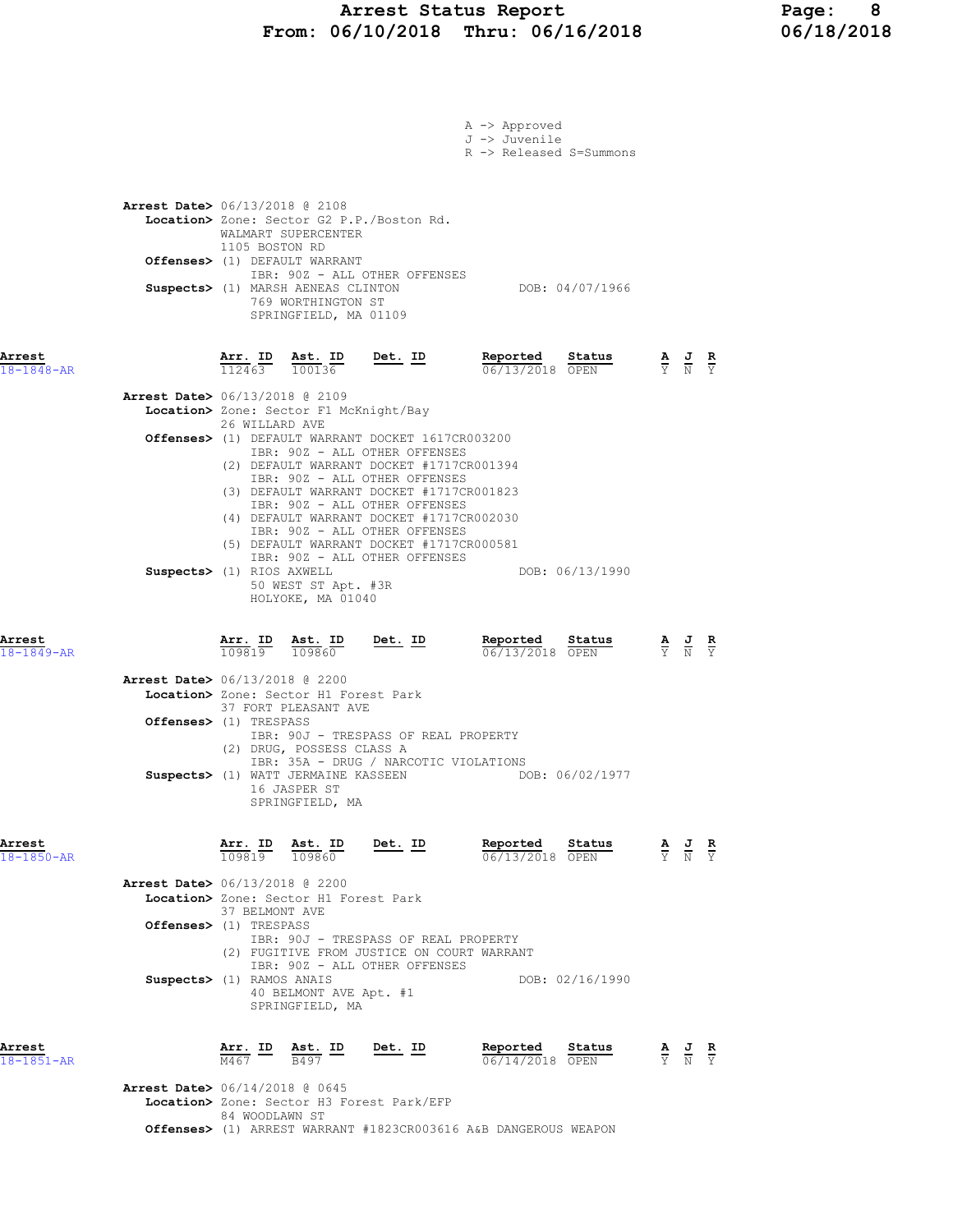# Arrest Status Report Page: 9<br>16/10/2018 Thru: 06/16/2018 06/18/2018 From:  $06/10/2018$  Thru:  $06/16/2018$

|                            | A -> Approved<br>J -> Juvenile<br>R -> Released S=Summons                                                                                                                                                                                                                                       |
|----------------------------|-------------------------------------------------------------------------------------------------------------------------------------------------------------------------------------------------------------------------------------------------------------------------------------------------|
|                            | IBR: 90Z - ALL OTHER OFFENSES<br>(2) DEFAULT WARRANT #1723CR009557 UNLICENSED OPERATION<br>IBR: 90Z - ALL OTHER OFFENSES<br>Suspects> (1) WILLIAMS TIFFANY LYNN DOB: 11/19/1987<br>84 WOODLAWN ST<br>SPRINGFIELD, MA 01109-2212                                                                 |
| Arrest<br>$18 - 1853 - AR$ | Reported Status<br><u>Arr. ID Ast. ID</u><br><u>Det.</u> ID<br>$\frac{\mathbf{A}}{\overline{Y}}$ $\frac{\mathbf{J}}{\overline{N}}$ $\frac{\mathbf{R}}{\overline{Y}}$<br>$106661$ $100135$<br>06/14/2018 OPEN                                                                                    |
|                            | <b>Arrest Date&gt;</b> 06/14/2018 @ 1157<br>Location> Zone: Sector A N. End/Memorial                                                                                                                                                                                                            |
|                            | MAIN ST<br>Offenses> (1) DEFAULT WARRANT (DOCKET 1823CR002662) MISC MUNIC ORD/BYLAW VIO<br>IBR: 90Z - ALL OTHER OFFENSES                                                                                                                                                                        |
|                            | (2) DEFAULT WARRANT (DOCKET# 1723CR008478) NIGHTWALKER, COMMON 3RD OFFENSE<br>IBR: 90Z - ALL OTHER OFFENSES<br>(3) DEFAULT WARRANT (DOCKET# 1723CR006070) TRESPASS<br>IBR: 90Z - ALL OTHER OFFENSES<br>(4) DEFAULT WARRANT (DOCKET# 1723CR006540) A&B HOSEHOLD<br>IBR: 90Z - ALL OTHER OFFENSES |
|                            | Suspects> (1) TORRES NATASHA LEE<br>DOB: 06/14/1988<br>62 MONTMORENCI ST Apt. #1FL<br>SPRINGFIELD, MA 01107                                                                                                                                                                                     |
| Arrest<br>$18 - 1854 - AR$ | $\frac{\texttt{Arr.}}{108862}$ $\frac{\texttt{Ab.}}{1626}$ $\frac{\texttt{ID}}{1088}$<br>Reported Status<br><u>Det. ID</u><br><b>Reported Status</b> $\frac{A}{Y}$ <b>J R</b><br>$\frac{B}{Y}$ $\frac{S}{N}$ <b>PEN</b><br>$\overline{108862}$ $\overline{H}626$                                |
|                            | <b>Arrest Date&gt;</b> 06/14/2018 @ 1145<br>Location> Zone: Sector E1 Metro/South End<br>RED ROSE PIZZERIA<br>1074 MAIN ST                                                                                                                                                                      |
|                            | Offenses> (1) INDECENT A&B ON PERSON 14 OR OVER<br>IBR: 11D - FORCIBLE FONDLING<br>(2) A&B ON POLICE OFFICER<br>IBR: 13B - SIMPLE ASSAULT<br>(3) A&B ON POLICE OFFICER<br>IBR: 13B - SIMPLE ASSAULT<br>(4) A&B ON POLICE OFFICER                                                                |
|                            | IBR: 13B - SIMPLE ASSAULT<br>(5) RESIST ARREST<br>IBR: 13B - SIMPLE ASSAULT<br>(6) DISORDERLY CONDUCT<br>IBR: 90C - DISORDERLY CONDUCT<br>Suspects> (1) ADOLPHUS ABRAHAM<br>DOB: 11/12/1992                                                                                                     |
| Arrest<br>$18 - 1855 - AR$ | 54 PATTON ST Apt. #3B<br>SPRINGFIELD, MA 01104<br>Reported<br>Arr. ID Ast. ID<br>Det. ID<br>Sta <u>tus</u><br>$\frac{\mathbf{A}}{\overline{Y}}$ $\frac{\mathbf{J}}{\overline{N}}$ $\frac{\mathbf{R}}{\overline{Y}}$<br>103436 D469<br>06/14/2018 OPEN                                           |
|                            | Arrest Date> 06/14/2018 @ 1326<br>Location> Zone: Sector A N. End/Memorial                                                                                                                                                                                                                      |
|                            | CUMBERLAND ST<br>Offenses> (1) DRUG, DISTRIBUTE CLASS D<br>IBR: 35A - DRUG / NARCOTIC VIOLATIONS<br>(2) DRUG, POSSESS TO DISTRIB CLASS D<br>IBR: 35A - DRUG / NARCOTIC VIOLATIONS                                                                                                               |
|                            | (3) ARREST WARRANT<br>IBR: 90Z - ALL OTHER OFFENSES<br>(4) DEFAULT WARRANT<br>IBR: 90Z - ALL OTHER OFFENSES<br>Suspects> (1) MATOS JOSE OTERO<br>DOB: 05/24/1952<br>10 PROSPECT ST Apt. #1ST<br>SPRINGFIELD, MA 01107                                                                           |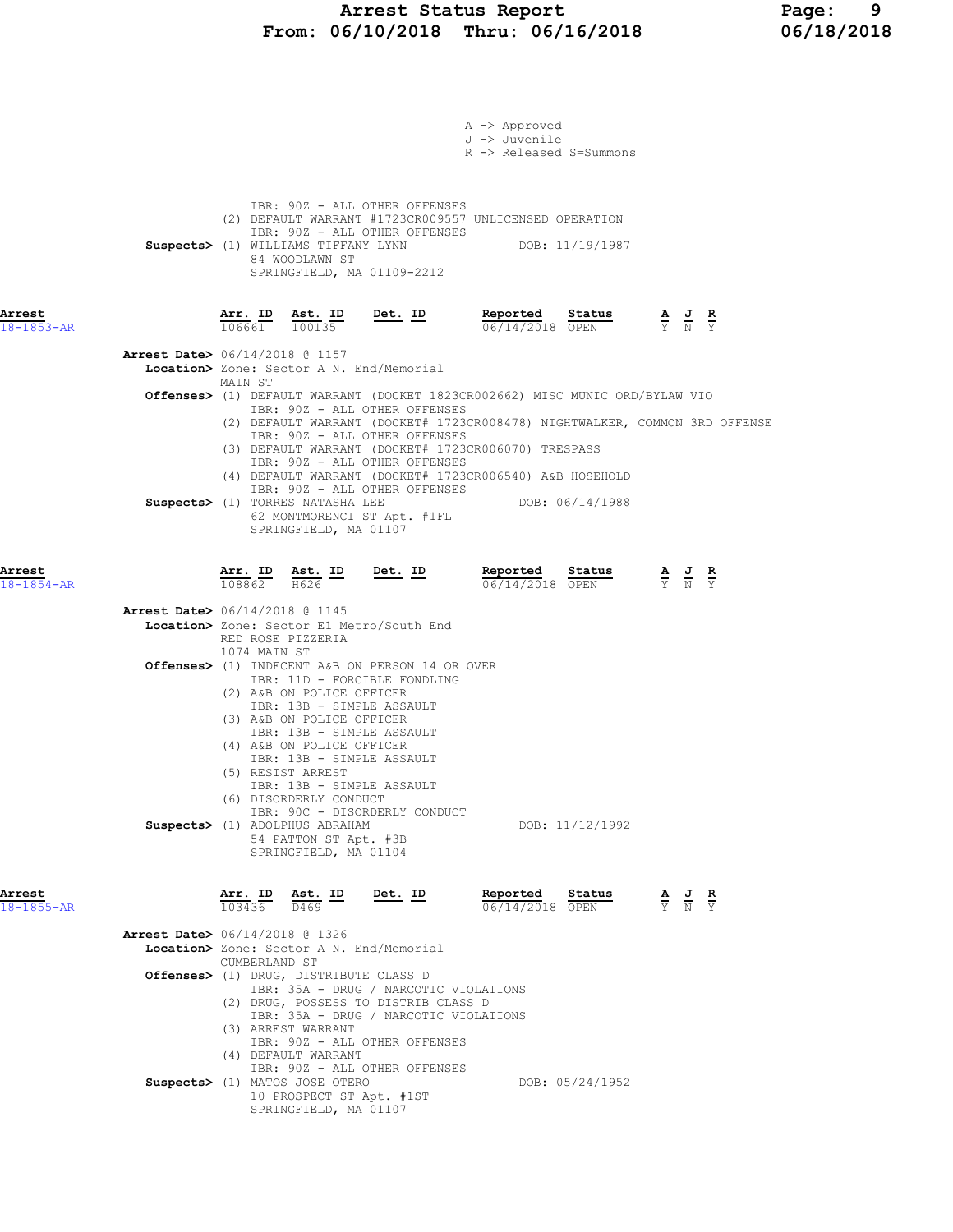### Arrest Status Report Page: 10 From: 06/10/2018 Thru: 06/16/2018 06/18/2018

|                                                                          |                                      |                                                                                |                                                                                                                                                                         | A -> Approved<br>J -> Juvenile<br>R -> Released S=Summons |                                                                                                 |
|--------------------------------------------------------------------------|--------------------------------------|--------------------------------------------------------------------------------|-------------------------------------------------------------------------------------------------------------------------------------------------------------------------|-----------------------------------------------------------|-------------------------------------------------------------------------------------------------|
| Arrest<br>$18 - 1857 - AR$                                               |                                      |                                                                                | $\frac{\texttt{Arr.}}{\text{K456}}$ $\frac{\texttt{ID}}{\text{K109}}$ $\frac{\texttt{Ast.}}{\texttt{m}}$ $\frac{\texttt{Det.}}{\texttt{m}}$                             | Reported Status<br>06/14/2018 OPEN                        | $\frac{\mathbf{A}}{\mathbf{Y}}$ $\frac{\mathbf{J}}{\mathbf{N}}$ $\frac{\mathbf{R}}{\mathbf{N}}$ |
| <b>Arrest Date&gt;</b> 06/14/2018 @ 1655                                 | PALMER AVE                           | Offenses> (1) PROSTITUTE, SOLICIT FOR                                          | Location> Zone: Sector E1 Metro/South End                                                                                                                               |                                                           |                                                                                                 |
| Suspects> (1) KRANH SAMMANG                                              |                                      | 07 OAKWOOD TER<br>SPRINGFIELD, MA                                              | IBR: 40B - ASSISTING OR PROMOTING PROSTIT                                                                                                                               | DOB: 01/19/1985                                           |                                                                                                 |
| Arrest<br>$18 - 1858 - AR$                                               |                                      | $\frac{\texttt{Arr.}}{\text{K456}}$ ID $\frac{\texttt{ Ast.}}{\text{K109}}$ ID | $Det. ID$                                                                                                                                                               | Reported Status<br>06/14/2018 OPEN                        | $\frac{\mathbf{A}}{\mathbf{Y}}$ $\frac{\mathbf{J}}{\mathbf{N}}$ $\frac{\mathbf{R}}{\mathbf{N}}$ |
| <b>Arrest Date&gt;</b> 06/14/2018 @ 1705                                 | MAIN ST                              | Offenses> (1) PROSTITUTE, SOLICIT FOR                                          | Location> Zone: Sector E1 Metro/South End<br>IBR: 40B - ASSISTING OR PROMOTING PROSTIT                                                                                  |                                                           |                                                                                                 |
| Suspects> (1) HEREDIA LUIS                                               |                                      | 5440 GILLGRACE DR<br>HOPEMILLS, NC 28348                                       |                                                                                                                                                                         | DOB: 05/29/1973                                           |                                                                                                 |
| Arrest<br>$18 - 1859 - AR$                                               |                                      |                                                                                | $\frac{\texttt{Arr.}}{109788}$ $\frac{\texttt{Ab.}}{5698}$ $\frac{\texttt{ID}}{209788}$ $\frac{\texttt{Det.}}{109788}$                                                  | Reported Status<br>06/14/2018 OPEN                        | $\frac{\mathbf{A}}{\mathbf{Y}}$ $\frac{\mathbf{J}}{\mathbf{N}}$ $\frac{\mathbf{R}}{\mathbf{N}}$ |
| <b>Arrest Date&gt;</b> 06/14/2018 @ 1820                                 | SCHOOL ST                            |                                                                                | Location> Zone: Sector E2 Metro/6Corners<br>Offenses> (1) WINDOW OBSTRUCTED/NONTRANSPARENT<br>IBR: 99 - TRAFFIC, TOWN BY-LAW OFFENSES<br>(2) UNLICENSED OPERATION OF MV |                                                           |                                                                                                 |
|                                                                          |                                      | 29 MORRIS ST<br>SPRINGFIELD, MA                                                | IBR: 99 - TRAFFIC, TOWN BY-LAW OFFENSES<br>Suspects> (1) RIVERA ORTIZ KEVIN J                                                                                           | DOB: 05/08/1998                                           |                                                                                                 |
| Arrest<br>$18 - 1860 - AR$                                               | $\frac{\text{Arr.}}{\text{K456}}$ ID | Ast. ID<br>K109                                                                | $Det$ . ID                                                                                                                                                              | Reported<br>Status<br>06/14/2018 OPEN                     | $\frac{\mathbf{A}}{\mathbf{Y}}$ $\frac{\mathbf{J}}{\mathbf{N}}$ $\frac{\mathbf{R}}{\mathbf{N}}$ |
| Arrest Date> 06/14/2018 @ 1840                                           | MAIN ST                              | Offenses> (1) PROSTITUTE, SOLICIT FOR                                          | Location> Zone: Sector E1 Metro/South End                                                                                                                               |                                                           |                                                                                                 |
|                                                                          |                                      | Suspects> (1) KETTER MARQUIS P<br>82 MEADOWLARK LN                             | IBR: 40B - ASSISTING OR PROMOTING PROSTIT<br>SPRINGFIELD, MA 01119-2115                                                                                                 | DOB: 10/27/1978                                           |                                                                                                 |
| Arrest<br>18-1861-AR                                                     | Arr. ID<br>F338                      | Ast. ID                                                                        | <u>Det.</u> ID                                                                                                                                                          | Reported<br>Status<br>06/14/2018 OPEN                     | $\frac{\mathbf{A}}{\mathbf{Y}}$ $\frac{\mathbf{J}}{\mathbf{N}}$ $\frac{\mathbf{R}}{\mathbf{N}}$ |
| <b>Arrest Date&gt;</b> 06/14/2018 @ 1855<br>Offenses> (1) ARREST WARRANT | MAIN ST                              |                                                                                | Location> Zone: Sector E1 Metro/South End                                                                                                                               |                                                           |                                                                                                 |
|                                                                          | HOMELESS                             | (2) ARREST WARRANT<br>Suspects> (1) CUBA ANGEL ARIEL                           | IBR: 90Z - ALL OTHER OFFENSES<br>IBR: 90Z - ALL OTHER OFFENSES                                                                                                          | DOB: 04/16/1986                                           |                                                                                                 |

SPRINGFIELD, MA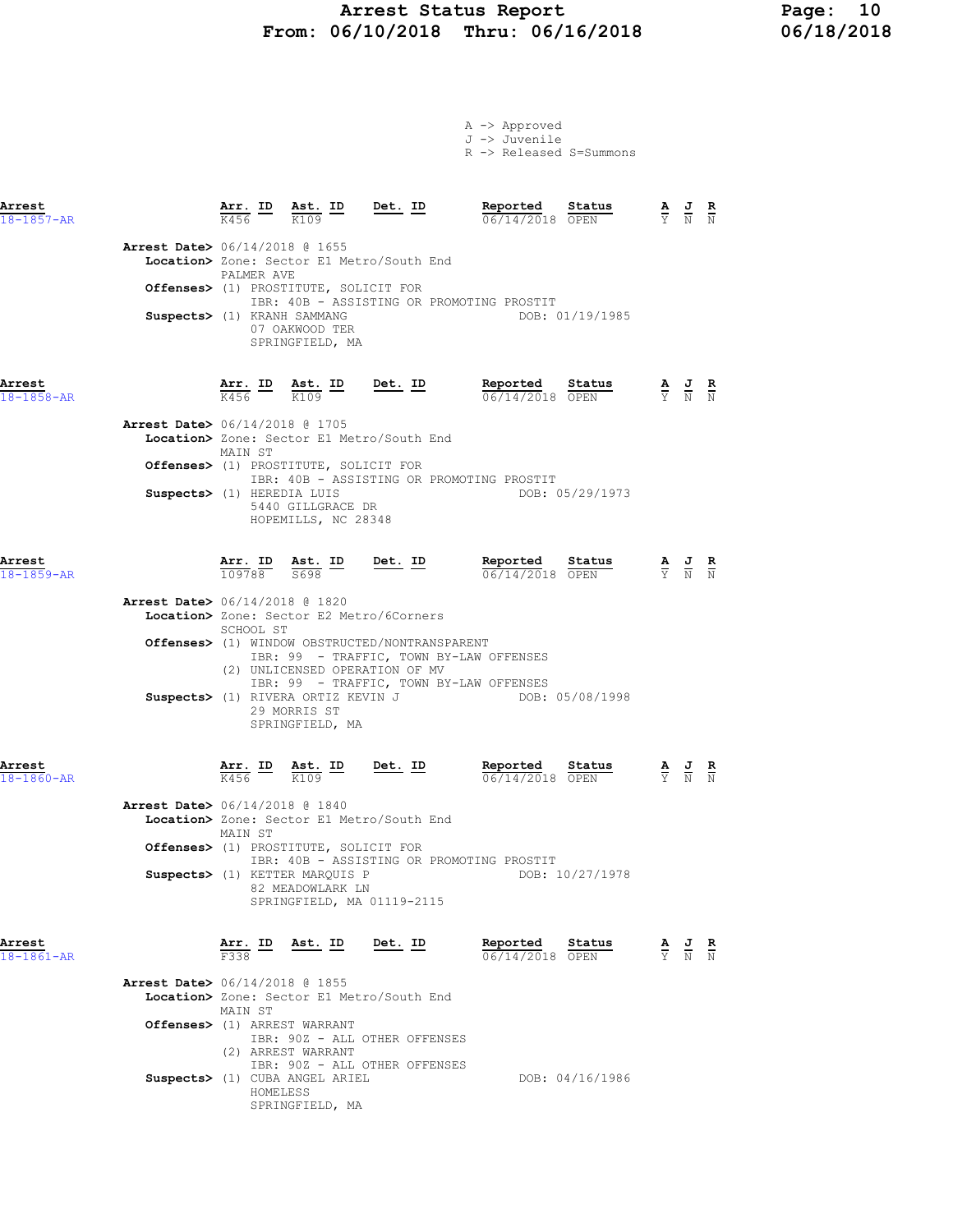## Arrest Status Report 11<br>16/10/2018 Thru: 06/16/2018 16/18/2018 From: 06/10/2018 Thru: 06/16/2018

|                            |                                          |                                |                                                                           |                                                                                                                       | A -> Approved<br>J -> Juvenile<br>R -> Released S=Summons   |                 |                                                                                                 |                                                                                                 |                        |
|----------------------------|------------------------------------------|--------------------------------|---------------------------------------------------------------------------|-----------------------------------------------------------------------------------------------------------------------|-------------------------------------------------------------|-----------------|-------------------------------------------------------------------------------------------------|-------------------------------------------------------------------------------------------------|------------------------|
| Arrest<br>$18 - 1862 - AR$ |                                          |                                |                                                                           | $\frac{\texttt{Arr.}}{103511}$ $\frac{\texttt{ Ast.}}{K109}$ $\frac{\texttt{ID}}{20351}$ $\frac{\texttt{Det.}}{K109}$ | Reported Status $\frac{0.6}{1.4}$ Status                    | Status          |                                                                                                 | $\frac{\mathbf{A}}{\mathbf{Y}}$ $\frac{\mathbf{J}}{\mathbf{N}}$ $\frac{\mathbf{R}}{\mathbf{N}}$ |                        |
|                            | <b>Arrest Date&gt;</b> 06/14/2018 @ 1850 | MAIN ST                        |                                                                           | Location> Zone: Sector E1 Metro/South End                                                                             |                                                             |                 |                                                                                                 |                                                                                                 |                        |
|                            |                                          |                                | Offenses> (1) PROSTITUTE, SOLICIT FOR                                     |                                                                                                                       | IBR: 40B - ASSISTING OR PROMOTING PROSTIT                   |                 |                                                                                                 |                                                                                                 |                        |
|                            |                                          |                                | Suspects> (1) HUMPHREY CLAUDE<br>967 FLORENCE RD<br>NORTHAMPTON, MA 01060 |                                                                                                                       |                                                             | DOB: 10/05/1982 |                                                                                                 |                                                                                                 |                        |
| Arrest<br>18-1863-AR       |                                          |                                |                                                                           | $\frac{\texttt{Arr. ID}}{103511}$ $\frac{\texttt{ Ast. ID}}{K109}$ Det. ID                                            | Reported Status<br>06/14/2018 OPEN                          |                 | $\frac{\mathbf{A}}{\mathrm{Y}}$ $\frac{\mathbf{J}}{\mathrm{N}}$ $\frac{\mathbf{R}}{\mathrm{N}}$ |                                                                                                 |                        |
|                            | <b>Arrest Date&gt;</b> 06/14/2018 @ 1855 |                                | Location> Zone: Sector H1 Forest Park<br>32 FORT PLEASANT AVE             |                                                                                                                       |                                                             |                 |                                                                                                 |                                                                                                 |                        |
|                            |                                          |                                | <b>Offenses&gt;</b> (1) PROSTITUTE, SOLICIT FOR                           |                                                                                                                       | IBR: 40B - ASSISTING OR PROMOTING PROSTIT                   |                 |                                                                                                 |                                                                                                 |                        |
|                            |                                          |                                | Suspects> (1) RAMOS VICTOR ANGEL<br>155 QUAKER RD<br>SPRINGFIELD, MA      |                                                                                                                       |                                                             | DOB: 03/03/1987 |                                                                                                 |                                                                                                 |                        |
| Arrest<br>$18 - 1864 - AR$ |                                          |                                |                                                                           | $\frac{\texttt{Arr.}}{\text{K456}}$ ID $\frac{\texttt{Ast.}}{\text{K109}}$ ID Det. ID                                 | Reported Status<br>$\frac{0.06}{0.06}$ $\frac{0.07}{0.000}$ | Status          |                                                                                                 | $\frac{\mathbf{A}}{\mathbf{Y}}$ $\frac{\mathbf{J}}{\mathbf{N}}$ $\frac{\mathbf{R}}{\mathbf{N}}$ |                        |
|                            | <b>Arrest Date&gt;</b> 06/14/2018 @ 1910 | UNION ST                       |                                                                           | Location> Zone: Sector E2 Metro/6Corners                                                                              |                                                             |                 |                                                                                                 |                                                                                                 |                        |
|                            |                                          |                                | (2) PROSTITUTE, SOLICIT FOR                                               | Offenses> (1) DRUG, POSSESS TO DISTRIB CLASS B<br>IBR: 35A - DRUG / NARCOTIC VIOLATIONS                               |                                                             |                 |                                                                                                 |                                                                                                 |                        |
|                            |                                          |                                | Suspects> (1) APONTE-RIVERA ANGEL<br>256 UNION ST<br>SPRINGFIELD, MA      |                                                                                                                       | IBR: 40B - ASSISTING OR PROMOTING PROSTIT                   | DOB: 06/01/1990 |                                                                                                 |                                                                                                 |                        |
| Arrest<br>18-1865-AR       |                                          | $\frac{\texttt{Arr.}}{109788}$ | $\frac{\text{Ast.}}{\text{S698}}$ ID                                      | $Det$ . ID                                                                                                            | Reported<br>06/14/2018 OPEN                                 | Status          |                                                                                                 | $\frac{\mathbf{A}}{\mathbf{Y}}$ $\frac{\mathbf{J}}{\mathbf{N}}$ $\frac{\mathbf{R}}{\mathbf{Y}}$ |                        |
|                            | <b>Arrest Date&gt;</b> 06/14/2018 @ 2159 |                                |                                                                           | Location> Zone: Sector E2 Metro/6Corners                                                                              |                                                             |                 |                                                                                                 |                                                                                                 |                        |
|                            |                                          | REAR<br>38 SCHOOL ST           | Offenses> (1) A&B ON POLICE OFFICER                                       | IBR: 13A - AGGRAVATED ASSAULT                                                                                         |                                                             |                 |                                                                                                 |                                                                                                 |                        |
|                            |                                          | (3) TRESPASS                   | (2) RESIST ARREST<br>IBR: 13B - SIMPLE ASSAULT                            | IBR: 90J - TRESPASS OF REAL PROPERTY                                                                                  |                                                             |                 |                                                                                                 |                                                                                                 |                        |
|                            |                                          |                                |                                                                           | IBR: 90Z - ALL OTHER OFFENSES                                                                                         | (4) DEFAULT WARRANT - DOCKET # 1720CR001078                 |                 |                                                                                                 |                                                                                                 |                        |
|                            |                                          |                                | Suspects> (1) BARBER VICENTE<br>90 ELMORE AVE<br>SPRINGFIELD, MA          |                                                                                                                       |                                                             | DOB: 12/05/1977 |                                                                                                 |                                                                                                 |                        |
| Arrest<br>18-1867-AR       |                                          | Arr. ID<br>106661              | Ast. ID<br>T736                                                           | Det. ID                                                                                                               | Reported<br>06/14/2018 OPEN                                 | Status          | $rac{\mathbf{A}}{\mathbf{Y}}$                                                                   | $\frac{J}{N}$                                                                                   | $\frac{\mathbf{R}}{N}$ |
|                            | <b>Arrest Date&gt;</b> 06/14/2018 @ 2325 | CHESTNUT ST                    |                                                                           | Location> Zone: Sector A N. End/Memorial                                                                              |                                                             |                 |                                                                                                 |                                                                                                 |                        |

IBR: 99 - TRAFFIC, TOWN BY-LAW OFFENSES

Offenses> (1) UNLICENSED OPERATION OF MV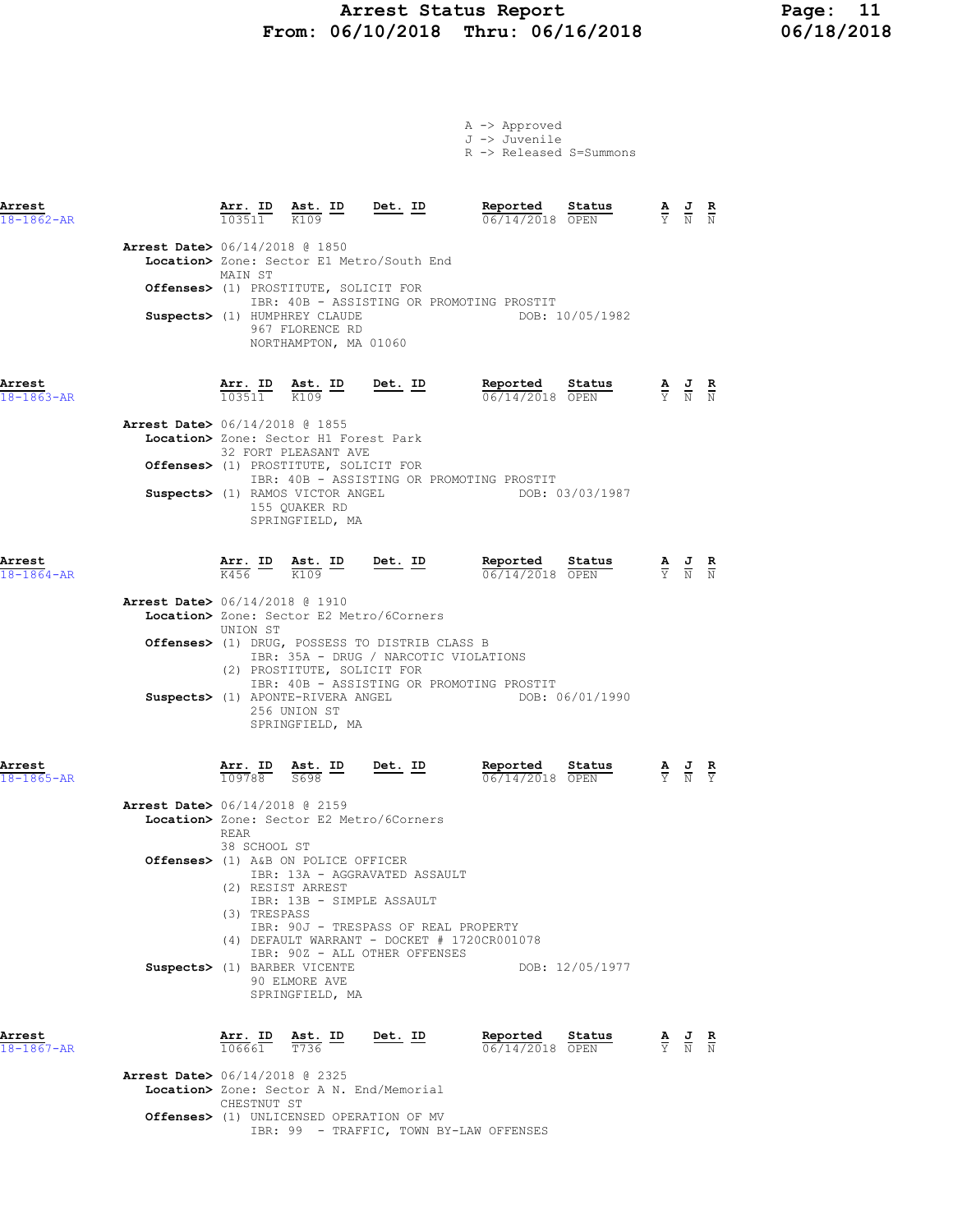### Arrest Status Report Page: 12 From: 06/10/2018 Thru: 06/16/2018 06/18/2018

|                            |                                          |              |                                                                       |                                                                                                                                                  | $A \rightarrow$ Approved<br>J -> Juvenile<br>R -> Released S=Summons                                                          |                 |                                                                                                 |  |
|----------------------------|------------------------------------------|--------------|-----------------------------------------------------------------------|--------------------------------------------------------------------------------------------------------------------------------------------------|-------------------------------------------------------------------------------------------------------------------------------|-----------------|-------------------------------------------------------------------------------------------------|--|
|                            |                                          |              | Suspects> (1) HERNANDEZ GENESIS<br>37 DAVID ST<br>SPRINGFIELD, MA     | (2) LITTERING FROM A MOTOR VEHICLE<br>(3) Open Container of Marijuana<br>IBR: 90Z - ALL OTHER OFFENSES                                           | IBR: 99 - TRAFFIC, TOWN BY-LAW OFFENSES                                                                                       | DOB: 05/21/1996 |                                                                                                 |  |
| Arrest<br>$18 - 1868 - AR$ |                                          | 5905         | <u>Arr. ID Ast. ID</u><br>A858                                        | Det. ID                                                                                                                                          | Reported Status<br>06/15/2018 OPEN                                                                                            |                 | $\frac{\mathbf{A}}{\mathbf{Y}}$ $\frac{\mathbf{J}}{\mathbf{N}}$ $\frac{\mathbf{R}}{\mathbf{Y}}$ |  |
|                            | <b>Arrest Date&gt;</b> 06/15/2018 @ 1030 |              | HAMPDEN COUNTY COURTHOUSE                                             | Location> Zone: Sector E1 Metro/South End                                                                                                        |                                                                                                                               |                 |                                                                                                 |  |
|                            |                                          | 50 STATE ST  | Offenses> (1) LEWDNESS, OPEN AND GROSS<br>(2) ACCOST / ANNOY SEXUALLY | IBR: 90C - DISORDERLY CONDUCT                                                                                                                    |                                                                                                                               |                 |                                                                                                 |  |
|                            |                                          |              | Suspects> (1) FREEMAN GREGORY ALAN<br>53 TILTON ST<br>SPRINGFIELD, MA | IBR: 90C - DISORDERLY CONDUCT                                                                                                                    | DOB: 04/09/1996                                                                                                               |                 |                                                                                                 |  |
| Arrest<br>$18 - 1869 - AR$ |                                          |              | $\overline{112505}$ $\overline{050444}$                               | $\frac{\text{Arr. ID}}{\text{max}}$ $\frac{\text{Rst. ID}}{\text{max}}$ $\frac{\text{Det. ID}}{\text{max}}$                                      | Reported Status<br>06/15/2018 OPEN                                                                                            |                 | $\frac{\mathbf{A}}{\mathbf{Y}}$ $\frac{\mathbf{J}}{\mathbf{N}}$ $\frac{\mathbf{R}}{\mathbf{Y}}$ |  |
|                            | <b>Arrest Date&gt;</b> 06/15/2018 @ 1645 |              |                                                                       | Location> Zone: Sector B2 Liberty Heights                                                                                                        |                                                                                                                               |                 |                                                                                                 |  |
|                            |                                          | 827 CAREW ST | Offenses> (1) DEFAULT WARRANT<br>(2) DEFAULT WARRANT                  | IBR: 90Z - ALL OTHER OFFENSES                                                                                                                    |                                                                                                                               |                 |                                                                                                 |  |
|                            |                                          |              | (4) STOP/YIELD, FAIL TO<br>19 ARCADIA BLVD<br>SPRINGFIELD, MA 01107   | IBR: 90Z - ALL OTHER OFFENSES<br>(3) LICENSE REVOKED AS HTO, OPERATE MV WITH<br>Suspects> (1) SULLIVAN DOMINIC PATRICK                           | IBR: 99 - TRAFFIC, TOWN BY-LAW OFFENSES<br>IBR: 99 - TRAFFIC, TOWN BY-LAW OFFENSES                                            | DOB: 11/01/1989 |                                                                                                 |  |
| Arrest<br>$18 - 1870 - AR$ |                                          |              |                                                                       | $\frac{\texttt{Arr.}}{\texttt{W835}}$ ID $\frac{\texttt{ Ast.}}{112452}$ Det. ID                                                                 | Reported<br>06/15/2018 OPEN                                                                                                   | Status          | $\frac{\mathbf{A}}{\mathbf{Y}}$ $\frac{\mathbf{J}}{\mathbf{N}}$ $\frac{\mathbf{R}}{\mathbf{Y}}$ |  |
|                            | <b>Arrest Date&gt;</b> 06/15/2018 @ 1815 |              | Location> Zone: Sector F1 McKnight/Bay                                |                                                                                                                                                  |                                                                                                                               |                 |                                                                                                 |  |
|                            |                                          | 600 STATE ST |                                                                       | CVS PHARMACY SPRINGFIELD PHOTO LAB<br>Offenses> (1) NUMBER PLATE VIOLATION TO CONCEAL ID                                                         | IBR: 99 - TRAFFIC, TOWN BY-LAW OFFENSES                                                                                       |                 |                                                                                                 |  |
|                            |                                          |              | (2) UNINSURED MOTOR VEHICLE                                           | (3) UNREGISTERED MOTOR VEHICLE<br>(4) MOTOR VEH, RECEIVE STOLEN<br>IBR: 280 - STOLEN PROPERTY OFFENSES<br>(5) REGISTRATION SUSPENDED, OP MV WITH | IBR: 99 - TRAFFIC, TOWN BY-LAW OFFENSES<br>IBR: 99 - TRAFFIC, TOWN BY-LAW OFFENSES<br>IBR: 99 - TRAFFIC, TOWN BY-LAW OFFENSES |                 |                                                                                                 |  |
|                            |                                          |              | Suspects> (1) CAPELES OMAYRA<br>115 ORCHARD ST                        | SPRINGFIELD, MA 01107-1415                                                                                                                       |                                                                                                                               | DOB: 09/12/1974 |                                                                                                 |  |
| Arrest                     |                                          |              | Arr. ID Ast. ID Det. ID                                               |                                                                                                                                                  | Reported                                                                                                                      | Status          | AJR                                                                                             |  |

| Arrest           | ΙD<br>Arr | ID.<br>Ast  | ID<br>Det. | Reported            | Status |  | R |
|------------------|-----------|-------------|------------|---------------------|--------|--|---|
| $18 - 1872 - AR$ | 111530    | <b>E144</b> |            | 15/2018 OPEN<br>06/ |        |  |   |

Arrest Date> 06/15/2018 @ 1950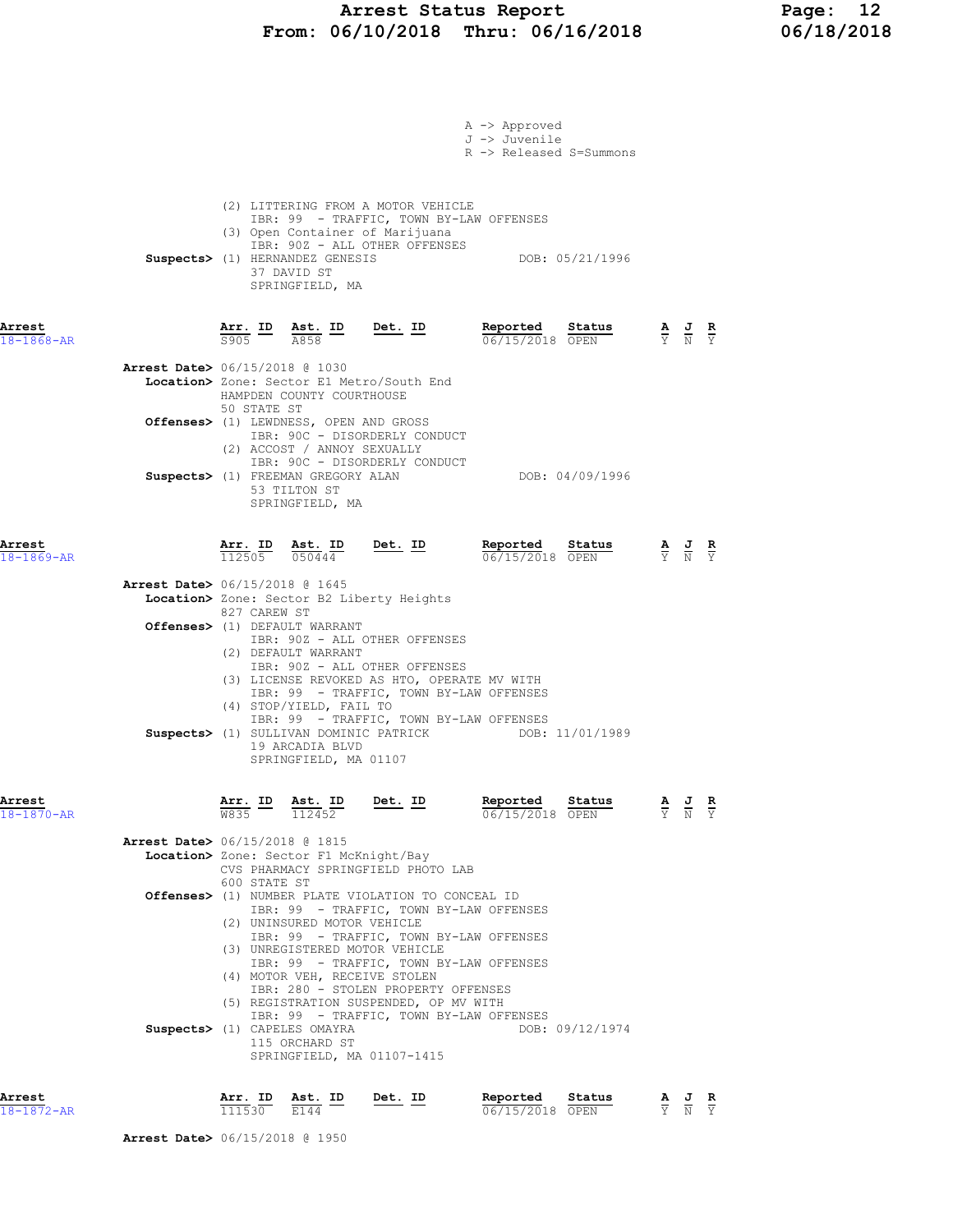|                            |                                                                                                                                                                                                                                                                                                                                                                   | A -> Approved<br>J -> Juvenile<br>R -> Released S=Summons                                                                                |
|----------------------------|-------------------------------------------------------------------------------------------------------------------------------------------------------------------------------------------------------------------------------------------------------------------------------------------------------------------------------------------------------------------|------------------------------------------------------------------------------------------------------------------------------------------|
|                            | Location> Zone: Sector H1 Forest Park<br>ORANGE ST                                                                                                                                                                                                                                                                                                                |                                                                                                                                          |
|                            | Offenses> (1) DEFAULT WARRANT:1523CR009801<br>IBR: 90Z - ALL OTHER OFFENSES<br>(2) DEFAULT WARRANT: 1623CR009022<br>IBR: 90Z - ALL OTHER OFFENSES<br>(3) INSPECTION/STICKER, NO<br>IBR: 99 - TRAFFIC, TOWN BY-LAW OFFENSES<br>(4) EQUIPMENT VIOLATION, MISCELLANEOUS MV<br>IBR: 99 - TRAFFIC, TOWN BY-LAW OFFENSES<br>(5) LICENSE SUSPENDED, OP MV WITH           |                                                                                                                                          |
|                            | IBR: 99 - TRAFFIC, TOWN BY-LAW OFFENSES<br>Suspects> (1) BRYAN NATHAN ALEX<br>168 LEYFRED TER Apt. #2ND<br>SPRINGFIELD, MA 01108                                                                                                                                                                                                                                  | DOB: 08/02/1994                                                                                                                          |
| Arrest<br>18-1873-AR       | <u>Ast. ID Det. ID</u><br>$\frac{\text{Arr.}}{103493}$                                                                                                                                                                                                                                                                                                            | Reported<br>Status<br>$\frac{\mathbf{A}}{\mathbf{Y}}$ $\frac{\mathbf{J}}{\mathbf{N}}$ $\frac{\mathbf{R}}{\mathbf{Y}}$<br>06/15/2018 OPEN |
|                            | <b>Arrest Date&gt;</b> 06/15/2018 @ 2015<br>Location> Zone: Sector C East Springfield<br>11 LANG ST                                                                                                                                                                                                                                                               |                                                                                                                                          |
|                            | Offenses> (1) UNINSURED MOTOR VEHICLE<br>IBR: 99 - TRAFFIC, TOWN BY-LAW OFFENSES<br>(2) REGISTRATION SUSPENDED, OP MV WITH<br>IBR: 99 - TRAFFIC, TOWN BY-LAW OFFENSES                                                                                                                                                                                             |                                                                                                                                          |
|                            | (3) LICENSE REVOKED AS HTO, OPERATE MV WITH<br>IBR: 99 - TRAFFIC, TOWN BY-LAW OFFENSES<br>(4) ARREST WARRANT-1743CR000959, SUS LIC, UNINSURED, UNREG<br>IBR: 90Z - ALL OTHER OFFENSES<br>(5) DEFAULT WARRANT-1823CR000834, OPER SUS LIC, EQUIP VIOL.<br>IBR: 90Z - ALL OTHER OFFENSES<br>Suspects> (1) ROSADO PEDRO AUSTIN<br>109 PHILLIPS AVE<br>SPRINGFIELD, MA | DOB: 08/05/1994                                                                                                                          |
| Arrest<br>$18 - 1874 - AR$ | Arr. ID Ast. ID<br>Det. ID<br>112452<br>102711                                                                                                                                                                                                                                                                                                                    | Reported Status<br>$\frac{\mathbf{A}}{\mathbf{Y}}$ $\frac{\mathbf{J}}{\mathbf{N}}$ $\frac{\mathbf{R}}{\mathbf{Y}}$<br>06/15/2018 OPEN    |
|                            | <b>Arrest Date&gt;</b> 06/15/2018 @ 2109<br>Location> Zone: Sector F1 McKnight/Bay<br>1 TAPLEY ST<br><b>Offenses&gt;</b> (1) UNLICENSED OPERATION OF MV<br>IBR: 99 - TRAFFIC, TOWN BY-LAW OFFENSES<br>(2) STOP FOR POLICE, FAIL                                                                                                                                   |                                                                                                                                          |
|                            | IBR: 99 - TRAFFIC, TOWN BY-LAW OFFENSES<br>(3) INSPECTION/STICKER, NO<br>IBR: 99 - TRAFFIC, TOWN BY-LAW OFFENSES<br>Suspects> (1) COLON-KUILAN ALEXIS<br>131 OAKWOOD TER<br>SPRINGFIELD, MA                                                                                                                                                                       | DOB: 07/27/1995                                                                                                                          |
| Arrest<br>$18 - 1876 - AR$ | $\frac{\texttt{Arr.}}{108863}$ $\frac{\texttt{ Ast.}}{T736}$ $\frac{\texttt{ID}}{T}$<br>Det. ID                                                                                                                                                                                                                                                                   | Reported<br>Status<br>$\frac{\mathbf{A}}{\mathbf{Y}}$ $\frac{\mathbf{J}}{\mathbf{N}}$ $\frac{\mathbf{R}}{\mathbf{N}}$<br>06/16/2018 OPEN |
|                            | <b>Arrest Date&gt;</b> 06/16/2018 @ 0048<br>Location> Zone: Sector D1 Indian Orchard<br>795 WORCESTER ST                                                                                                                                                                                                                                                          |                                                                                                                                          |
|                            | Offenses> (1) LICENSE SUSPENDED, OP MV WITH<br>IBR: 99 - TRAFFIC, TOWN BY-LAW OFFENSES<br>(2) HEIGHT, OPERATE MV WITH MODIFIED<br>IBR: 99 - TRAFFIC, TOWN BY-LAW OFFENSES<br>(3) AFTERMARKET LIGHTING, NONCOMPLIANT                                                                                                                                               |                                                                                                                                          |
|                            | IBR: 99 - TRAFFIC, TOWN BY-LAW OFFENSES<br>Suspects> (1) MULERO HERIBERTO<br>529 S BRIDGE ST Apt. #1R<br>HOLYOKE, MA 01040                                                                                                                                                                                                                                        | DOB: 04/16/1996                                                                                                                          |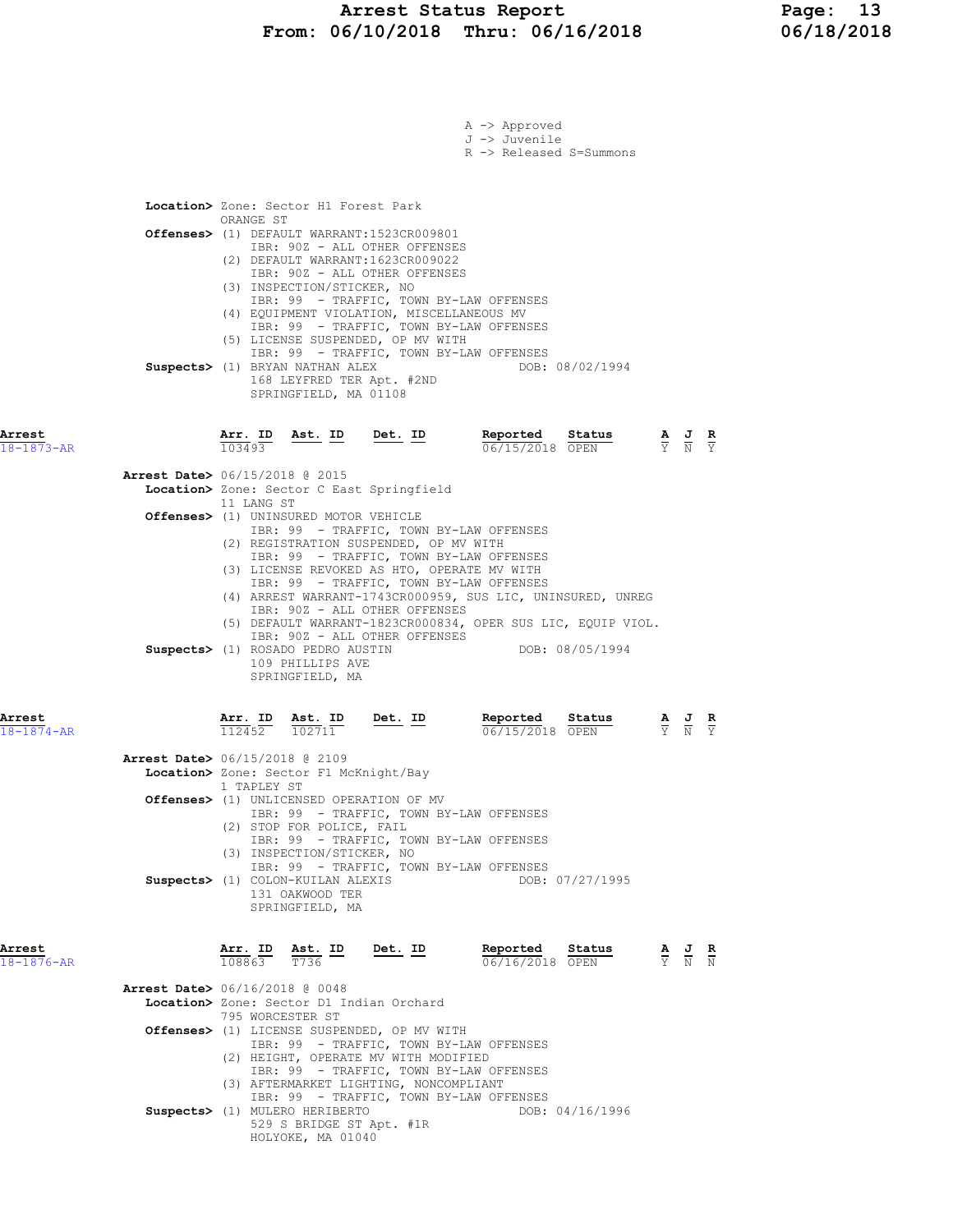### Arrest Status Report Page: 14 From: 06/10/2018 Thru: 06/16/2018 06/18/2018

|  | A -> Approved |                         |
|--|---------------|-------------------------|
|  | J -> Juvenile |                         |
|  |               | R -> Released S=Summons |

| Arrest<br>$18 - 1877 - AR$ |                                                            |                                     | $\frac{\texttt{Arr.}}{011728}$ $\frac{\texttt{ Ast.}}{102693}$                                      | $Det. ID$                                                                                                                                                                                                                                                                                                        | Reported<br>06/16/2018 OPEN               | $\frac{\text{Status}}{\text{OPEN}}$ $\frac{\text{A}}{\text{Y}}$ $\frac{\text{J}}{\text{N}}$ |                                                                                                 |                                                                                                 | $\frac{R}{Y}$ |
|----------------------------|------------------------------------------------------------|-------------------------------------|-----------------------------------------------------------------------------------------------------|------------------------------------------------------------------------------------------------------------------------------------------------------------------------------------------------------------------------------------------------------------------------------------------------------------------|-------------------------------------------|---------------------------------------------------------------------------------------------|-------------------------------------------------------------------------------------------------|-------------------------------------------------------------------------------------------------|---------------|
|                            | Arrest Date> 06/16/2018 @ 0200                             | APT A                               |                                                                                                     | Location> Zone: Sector H2 Forest Park/EFP                                                                                                                                                                                                                                                                        |                                           |                                                                                             |                                                                                                 |                                                                                                 |               |
|                            |                                                            |                                     | 31 KIMBERLY AVE Apt. #1FL<br>Offenses> (1) BURGLARY, ARMED<br>(2) LARCENY OVER \$1200               |                                                                                                                                                                                                                                                                                                                  | IBR: 220 - BURGLARY / BREAKING AND ENTERI |                                                                                             |                                                                                                 |                                                                                                 |               |
|                            |                                                            |                                     | Suspects> (1) TASCON JOSHUA JAMES<br>239 COOLEY ST<br>SPRINGFIELD, MA                               | IBR: 23H - ALL OTHER LARCENY<br>(3) BURGLARIOUS INSTRUMENT, POSSESS<br>IBR: 90Z - ALL OTHER OFFENSES                                                                                                                                                                                                             |                                           | DOB: 04/21/2000                                                                             |                                                                                                 |                                                                                                 |               |
| Arrest<br>$18 - 1879 - AR$ |                                                            | Arr. ID<br>101951                   |                                                                                                     | Ast. ID Det. ID                                                                                                                                                                                                                                                                                                  | Reported<br>06/16/2018 OPEN               | Status                                                                                      | $\frac{\mathbf{A}}{\mathbf{Y}}$ $\frac{\mathbf{J}}{\mathbf{N}}$ $\frac{\mathbf{R}}{\mathbf{N}}$ |                                                                                                 |               |
|                            | Arrest Date> 06/16/2018 @ 1643                             | 450 UNION ST                        |                                                                                                     | <b>Location&gt;</b> Zone: Sector E2 Metro/6Corners<br>Offenses> (1) LICENSE SUSPENDED, OP MV WITH<br>IBR: 99 - TRAFFIC, TOWN BY-LAW OFFENSES<br>(2) UNREGISTERED MOTOR VEHICLE<br>IBR: 99 - TRAFFIC, TOWN BY-LAW OFFENSES<br>(3) NUMBER PLATE VIOLATION TO CONCEAL ID<br>IBR: 99 - TRAFFIC, TOWN BY-LAW OFFENSES |                                           |                                                                                             |                                                                                                 |                                                                                                 |               |
|                            |                                                            |                                     | (4) ARREST WARRANT<br>(6) UNINSURED MOTOR VEHICLE<br>691 STATE ST Apt. #4R<br>SPRINGFIELD, MA 01109 | IBR: 90Z - ALL OTHER OFFENSES<br>(5) HARSH AND OBJECTIONABLE NOISE, M/V<br>IBR: 90Z - ALL OTHER OFFENSES<br>Suspects> (1) SANTIAGO STEVEN OMAR                                                                                                                                                                   | IBR: 99 - TRAFFIC, TOWN BY-LAW OFFENSES   | DOB: 03/03/1989                                                                             |                                                                                                 |                                                                                                 |               |
| Arrest<br>$18 - 1880 - AR$ |                                                            | <u>Arr. ID</u><br>$\overline{A778}$ | Ast. ID<br>D950                                                                                     | Det. ID                                                                                                                                                                                                                                                                                                          | Reported<br>06/16/2018 OPEN               | Status                                                                                      |                                                                                                 | $\frac{\mathbf{A}}{\mathbf{Y}}$ $\frac{\mathbf{J}}{\mathbf{N}}$                                 |               |
|                            | <b>Arrest Date&gt;</b> 06/16/2018 @ 1700                   | IN FRONT OF                         |                                                                                                     | Location> Zone: Sector G1 P.P./Boston Rd.                                                                                                                                                                                                                                                                        |                                           |                                                                                             |                                                                                                 |                                                                                                 |               |
|                            |                                                            | 644 BOSTON RD                       |                                                                                                     | <b>Offenses&gt;</b> (1) ARREST WARRANT $# 1723CR001070 CHAP 90$<br>IBR: 90Z - ALL OTHER OFFENSES                                                                                                                                                                                                                 |                                           |                                                                                             |                                                                                                 |                                                                                                 |               |
|                            |                                                            |                                     | Suspects> (1) DUCHARME LEIGH FRANCES<br>644 BOSTON RD<br>SPRINGFIELD, MA 01109                      |                                                                                                                                                                                                                                                                                                                  |                                           | DOB: 06/15/1978                                                                             |                                                                                                 |                                                                                                 |               |
| Arrest<br>18-1881-AR       |                                                            |                                     | $\frac{\texttt{Arr.}}{111521}$ $\frac{\texttt{ Ast.}}{101939}$                                      | Det. ID                                                                                                                                                                                                                                                                                                          | Reported<br>06/16/2018 OPEN               | Status                                                                                      |                                                                                                 | $\frac{\mathbf{A}}{\mathbf{Y}}$ $\frac{\mathbf{J}}{\mathbf{N}}$ $\frac{\mathbf{R}}{\mathbf{N}}$ |               |
|                            | Arrest Date> 06/16/2018 @ 1737<br>Offenses> (1) OUI LIQUOR | 37 PHOENIX ST                       |                                                                                                     | Location> Zone: Sector B2 Liberty Heights                                                                                                                                                                                                                                                                        |                                           |                                                                                             |                                                                                                 |                                                                                                 |               |
|                            |                                                            |                                     |                                                                                                     | IBR: 90D - DRIVING UNDER THE INFLUENCE<br>(2) UNLICENSED OPERATION OF MV<br>IBR: 99 - TRAFFIC, TOWN BY-LAW OFFENSES<br>(3) ALCOHOL IN MV, POSSESS OPEN CONTAINER OF                                                                                                                                              |                                           |                                                                                             |                                                                                                 |                                                                                                 |               |

IBR: 90G - LIQUOR LAW VIOLATIONS

Suspects> (1) VELASQUEZ CATALINO DOB: 02/20/1989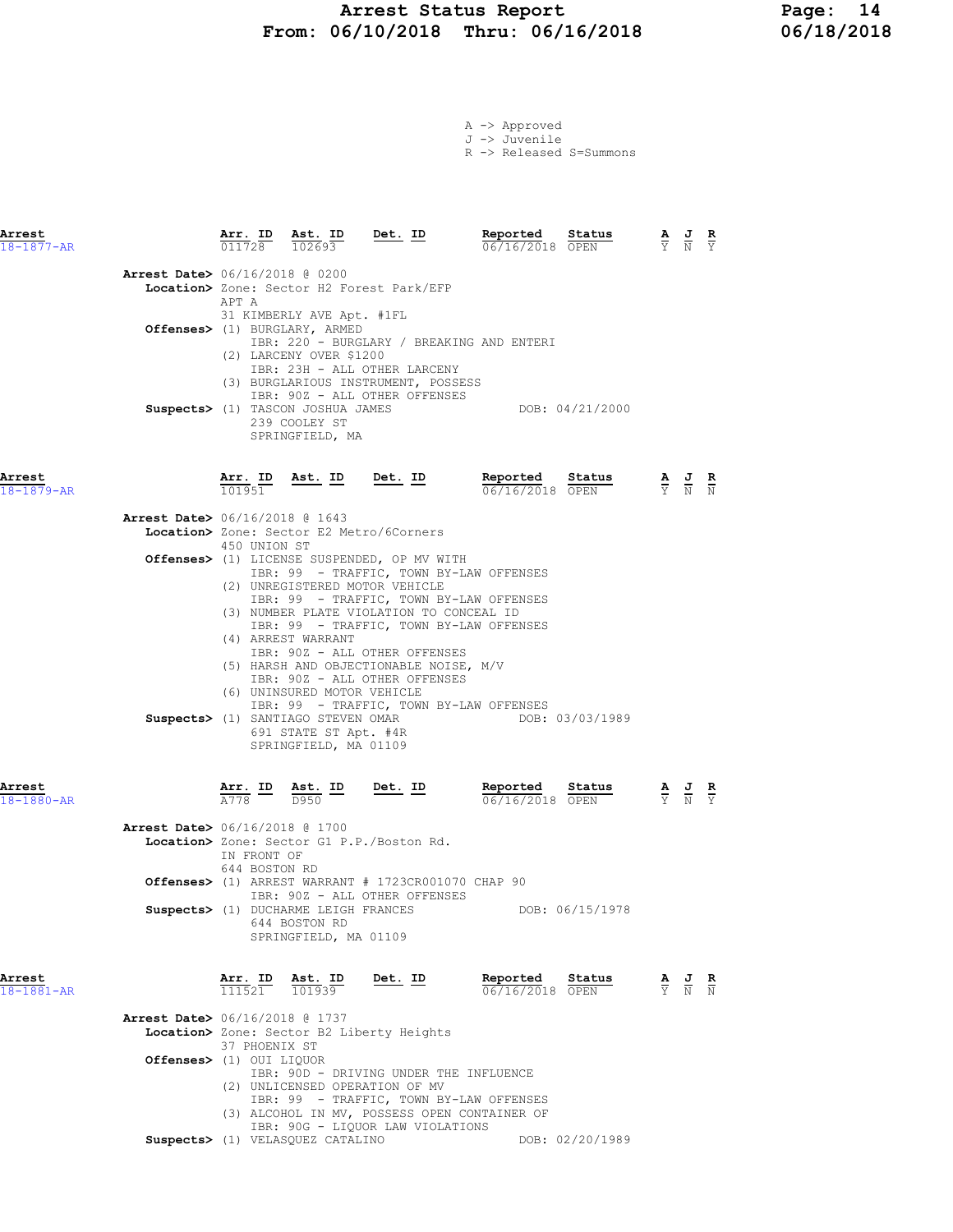#### Arrest Status Report Page: 15 From: 06/10/2018 Thru: 06/16/2018 06/18/2018

A -> Approved J -> Juvenile R -> Released S=Summons 40 GROSVENOR ST SPRINGFIELD, MA 01104 Arrest Arr. ID Ast. ID Det. ID Reported Status A J R 18-1882-AR 054983 112459 06/16/2018 OPEN Y N Y Arrest Date> 06/16/2018 @ 1932 Location> Zone: Sector F1 McKnight/Bay BAY ST Offenses> (1) STOP/YIELD, FAIL TO IBR: 99 - TRAFFIC, TOWN BY-LAW OFFENSES (2) STOP FOR POLICE, FAIL IBR: 99 - TRAFFIC, TOWN BY-LAW OFFENSES (3) UNLICENSED OPERATION OF MV IBR: 99 - TRAFFIC, TOWN BY-LAW OFFENSES (4) FIREARM, CARRY WITHOUT LICENSE LOADED c269 s.10(n) IBR: 90Z - ALL OTHER OFFENSES (5) Whoever violate paragraph (a) or (c) by means of a loaded firearm IBR: 520 - WEAPON LAW VIOLATIONS (6) FIREARM VIOL WITH 3 PRIOR VIOLENT/DRUG CRIMES IBR: 520 - WEAPON LAW VIOLATIONS (7) FIREARM, CARRY WITHOUT LICENSE, 2ND OFF. IBR: 520 - WEAPON LAW VIOLATIONS Suspects> (1) GRIFFITH DWAYNE SHELEY DOB: 03/15/1982 124 FLORIDA ST SPRINGFIELD, MA 01109 **Arrest Arr. ID Ast. ID Det. ID Reported Status A J R**<br>18-1883-AR 100652 100652 **Det. ID** 06/16/2018 OPEN  $\frac{1}{2}$  N  $\frac{1}{2}$  $\frac{\texttt{Arr. ID}}{112458}$   $\frac{\texttt{ Ast. ID}}{100652}$  Arrest Date> 06/16/2018 @ 1955 Location> Zone: Sector F2 Old&Upper Hill EASTERN AVE Offenses> (1) OUI LIQUOR IBR:  $90D - DRIVING UNDER THE INFLUENCE  
\nTIWARI MON K  
\nDOB: 09/08/1986$ Suspects> (1) TIWARI MON K 261 ROOSEVELT AVE SPRINGFIELD, MA 01108-1679 Arrest Arr. ID Ast. ID Det. ID Reported Status A J R 18-1884-AR H955 P410 06/16/2018 OPEN Y N Y Arrest Date> 06/16/2018 @ 2030 Location> Zone: Sector E1 Metro/South End SHERATON HOTEL 1 BOLAND WAY Offenses> (1) RESIST ARREST IBR: 13B - SIMPLE ASSAULT (2) DISORDERLY CONDUCT IBR: 90C - DISORDERLY CONDUCT (3) A&B ON POLICE OFFICER IBR: 13B - SIMPLE ASSAULT (4) A&B ON POLICE OFFICER IBR: 13B - SIMPLE ASSAULT Suspects> (1) ALMESTICA FREYRIL DOB: 01/18/1996 736 HIGH ST Apt. #APT8 HOLYOKE, MA 01040 Arrest Arr. ID Ast. ID Det. ID Reported Status A J R 18-1885-AR 111415 011728 06/16/2018 OPEN Y N Y

 Arrest Date> 06/16/2018 @ 2115 Location> Zone: Sector H1 Forest Park MARYLAND ST Offenses> (1) DEFAULT WARRANT IBR: 90Z - ALL OTHER OFFENSES